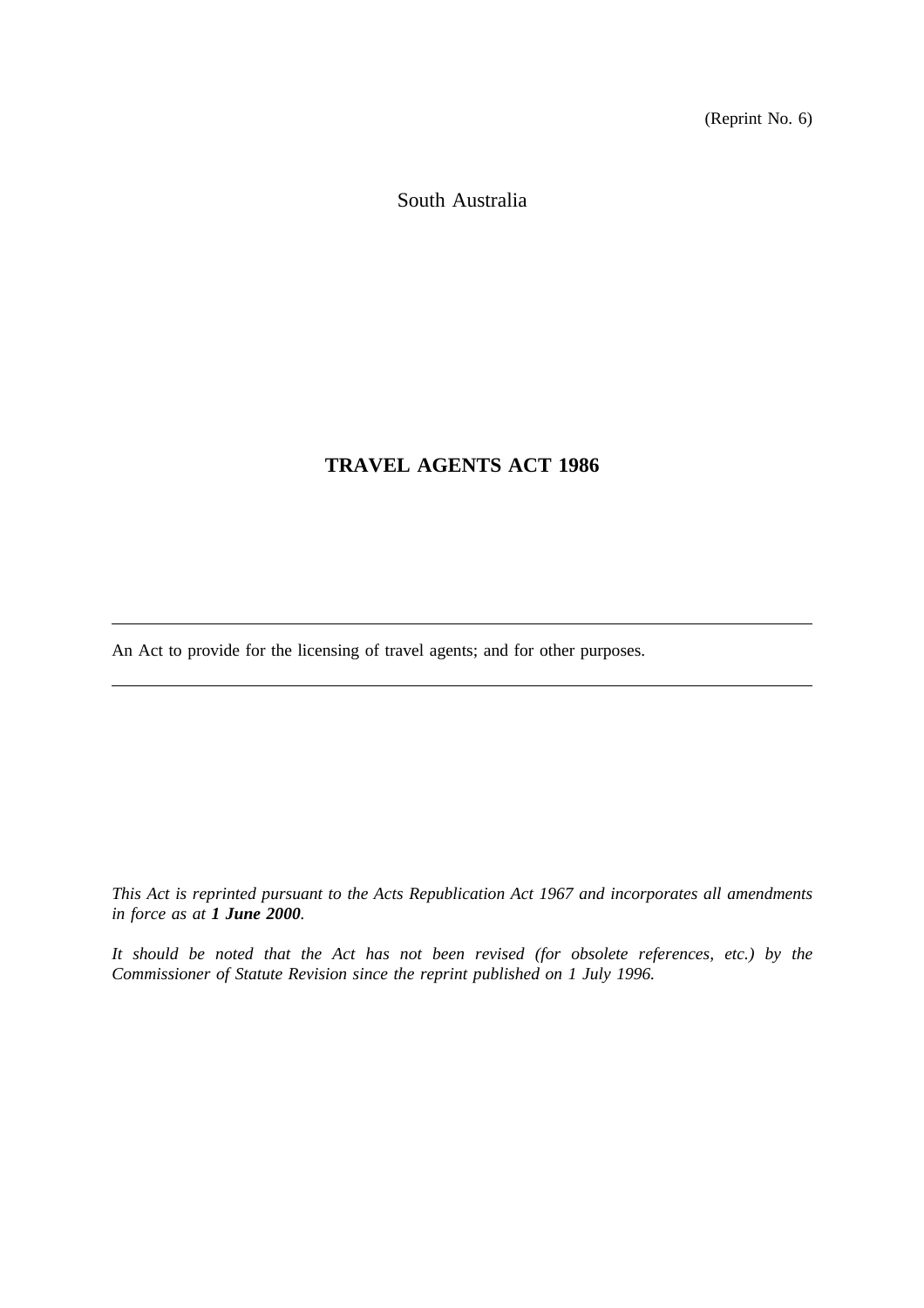## **TRAVEL AGENTS ACT 1986**

being

Travel Agents Act 1986 No. 15 of 1986 [Assented to 20 March  $1986$ ]<sup>1</sup>

as amended by

Travel Agents Act Amendment Act 1986 No. 88 of 1986 [Assented to 4 December 1986]<sup>2</sup> Statutes Amendment (Fair Trading) Act 1987 No. 43 of 1987 [Assented to 30 April 1987]<sup>3</sup> Travel Agents Act Amendment Act 1988 No. 73 of 1988 [Assented to 24 November 1988] Statutes Amendment (Commercial Licences) Act 1992 No. 55 of 1992 [Assented to 29 October 1992]<sup>4</sup>

Travel Agents (Miscellaneous) Amendment Act 1996 No. 11 of 1996 [Assented to 11 April 1996]<sup>5</sup>

- Statutes Amendment and Repeal (Common Expiation Scheme) Act 1996 No. 34 of 1996 [Assented to 2 May 1996]6 (as amended by Statutes Amendment (Attorney-General's Portfolio) Act 1997 No. 59 of 1997 [Assented to 31 July 1997] $^7$ )
- Statutes Amendment (Consumer Affairs) Act 1998 No. 21 of 1998 [Assented to 2 April 1998]<sup>8</sup> (as amended by Statutes Amendment (Consumer Affairs) Amendment Act 1998 No. 22 of 1998 [Assented to 2 April 1998])
- **District Court (Administrative and Disciplinary Division) Amendment Act 2000 No. 4 of 2000 [Assented to 20 April 2000]9**

- <sup>1</sup> Came into operation (except ss. 5, 7, 11, 21-24) 23 February 1987: *Gaz*. 12 February 1987, p. 294; ss. 7 and 11 came into operation 1 July 1987: *Gaz*. 7 May 1987, p. 1204; s. 21 was subsequently substituted and ss. 22-24 were repealed by Act No. 73 of 1988 before they were brought into operation; s. 5 had not been brought into operation at the date of this reprint.
- <sup>2</sup> Came into operation 23 February 1987: *Gaz*. 12 February 1987, p. 295.
- <sup>3</sup> Came into operation 26 October 1987: *Gaz*. 24 September 1987, p. 940.
- <sup>4</sup> Came into operation 10 December 1992: *Gaz*. 10 December 1992, p. 1752.
- <sup>5</sup> Came into operation 1 July 1996: *Gaz*. 27 June 1996, p. 3107.
- <sup>6</sup> Clause 40 of Sched. came into operation 1 March 1998: *Gaz*. 5 February 1998, p. 862.
- <sup>7</sup> Part 8 (s. 16) came into operation 14 September 1997: *Gaz*. 11 September 1997, p. 704.
- <sup>8</sup> Part 13 (ss. 37 & 38) & Sched. came into operation 28 May 1998: *Gaz*. 28 May 1998, p. 2292.
- **<sup>9</sup> Schedule 1 (cl. 46) came into operation 1 June 2000:** *Gaz***. 18 May 2000, p. 2554.**

#### *NOTE:*

- *Asterisks indicate repeal or deletion of text.*
- *Entries appearing in bold type indicate the amendments incorporated since the last reprint.*
- *For the legislative history of the Act see Appendix.*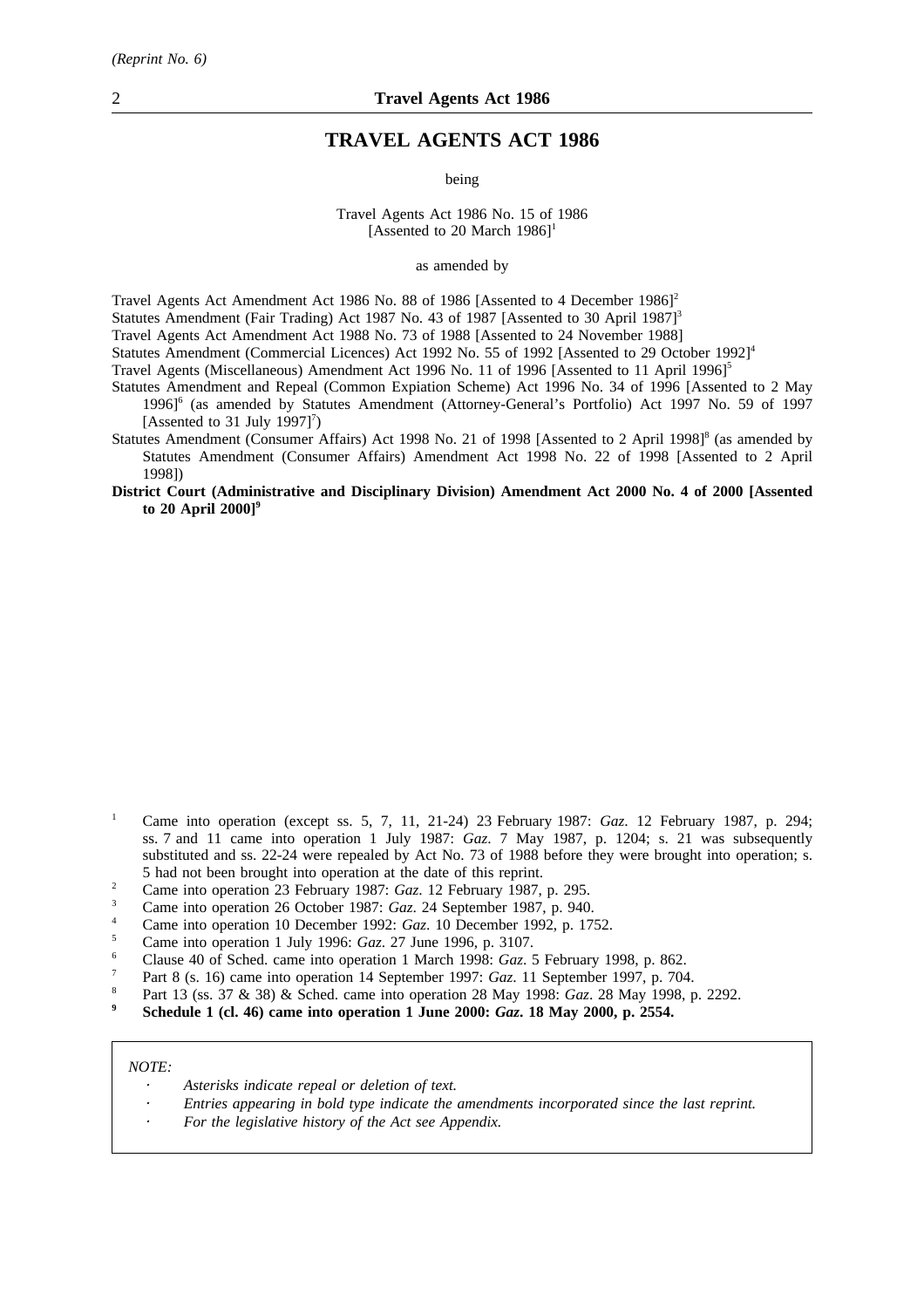## **SUMMARY OF PROVISIONS**

## **PART 1 PRELIMINARY**

- 1. Short title<br>3. Interpretat
- 3. Interpretation<br>4 Business of tr
- 4. Business of travel agent<br>5. Act to bind Crown
- 5. Act to bind Crown<br>6. Commissioner to be
- 6. Commissioner to be responsible for administration of Act

## **PART 2 LICENSING OF TRAVEL AGENTS**

#### **DIVISION 1—GRANT OF LICENCES**

- 7. Travel agents to be licensed<br>8. Application for licence
- Application for licence
- 9. Entitlement to be licensed
- 10. Conditions of licences
- 11. Appeals
- 12. Duration of licence and annual fee and return
- 13. Supervision of travel agent's business
- 14. Business may be carried on by unlicensed person in certain circumstances

#### **DIVISION 2—DISCIPLINE**

- 15. Interpretation of Division
- 16. Cause for disciplinary action
- 17. Complaints
- 18. Hearing by Court
- 18A. Participation of assessors in disciplinary proceedings
- 18B. Disciplinary action
- 18C. Contravention of orders

#### **PART 3 THE COMPENSATION SCHEME**

- 19. Approval of the trust deed
- 20. Obligation of agent to participate in scheme<br>21. Appeals
- 21. Appeals<br>25. Trustees
- 25. Trustees subrogated to rights of claimant<br>26. Name in which trustees may sue and be s
- Name in which trustees may sue and be sued

### **PART 4 MISCELLANEOUS**

- 27. Delegations<br>28. Agreement
- 28. Agreement with professional organisation<br>29. Exemptions
- 29. Exemptions<br>30. Registers
- 30. Registers<br>31. Commiss
- 31. Commissioner and proceedings before District Court<br>32. False or misleading information
- False or misleading information
- 33. Notice to be displayed
- 34. Travel agent to use authorised name
- 35. Accounts to be kept
- 36. Statutory declaration<br>37. Investigations
- 37. Investigations<br>38. General defen
- 38. General defence<br>39. Liability for act
- Liability for act or default of officer, employee or agent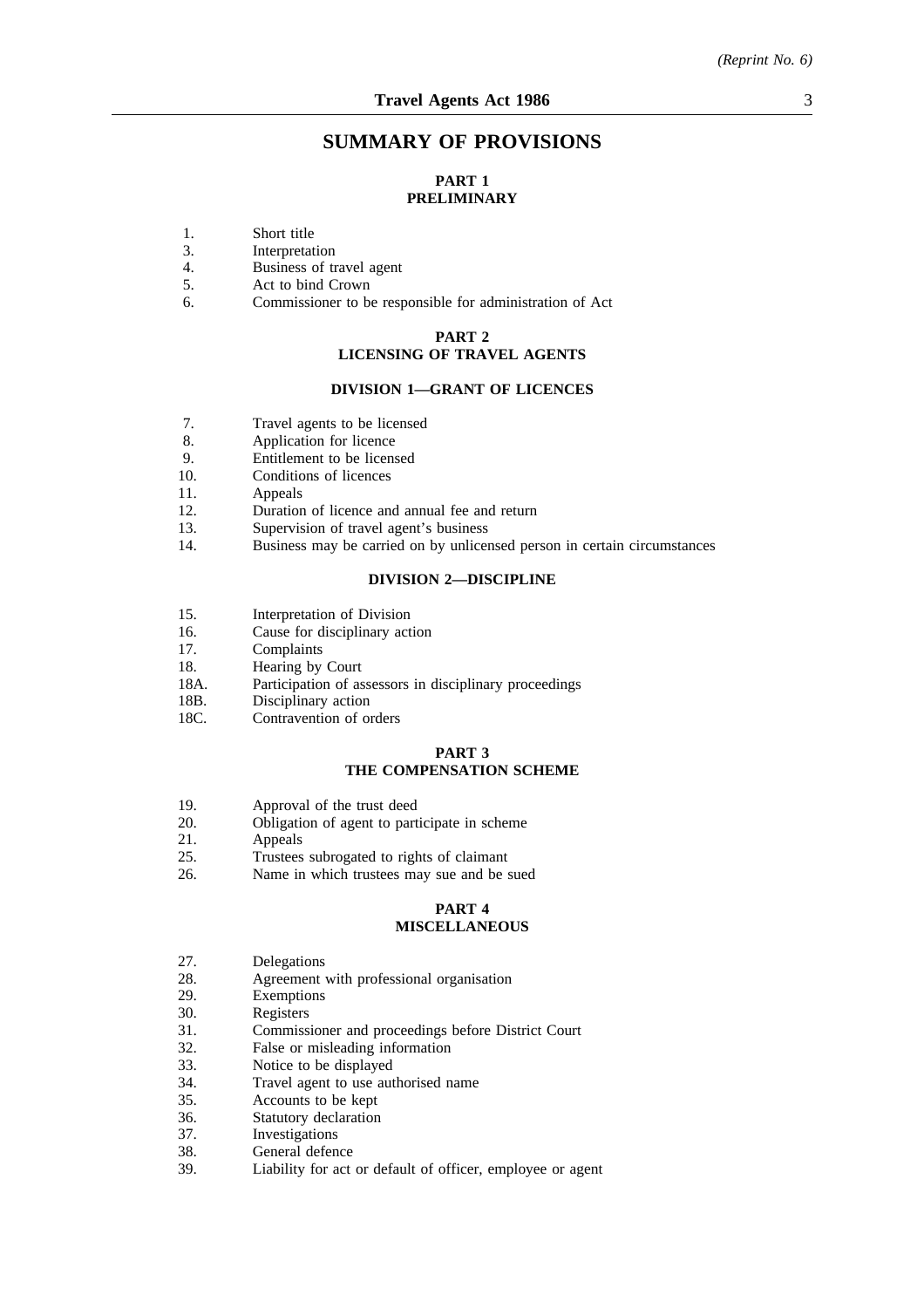- 40. Offences by bodies corporate
- 41. Continuing offence
- 42. Prosecutions<br>43. Evidence
- 43. Evidence<br>44. Service o
- 44. Service of documents<br>45. Annual report
- 45. Annual report<br>46. Regulations
- Regulations

## **SCHEDULE**

*Appointment and Selection of Assessors for District Court*

## **APPENDIX LEGISLATIVE HISTORY**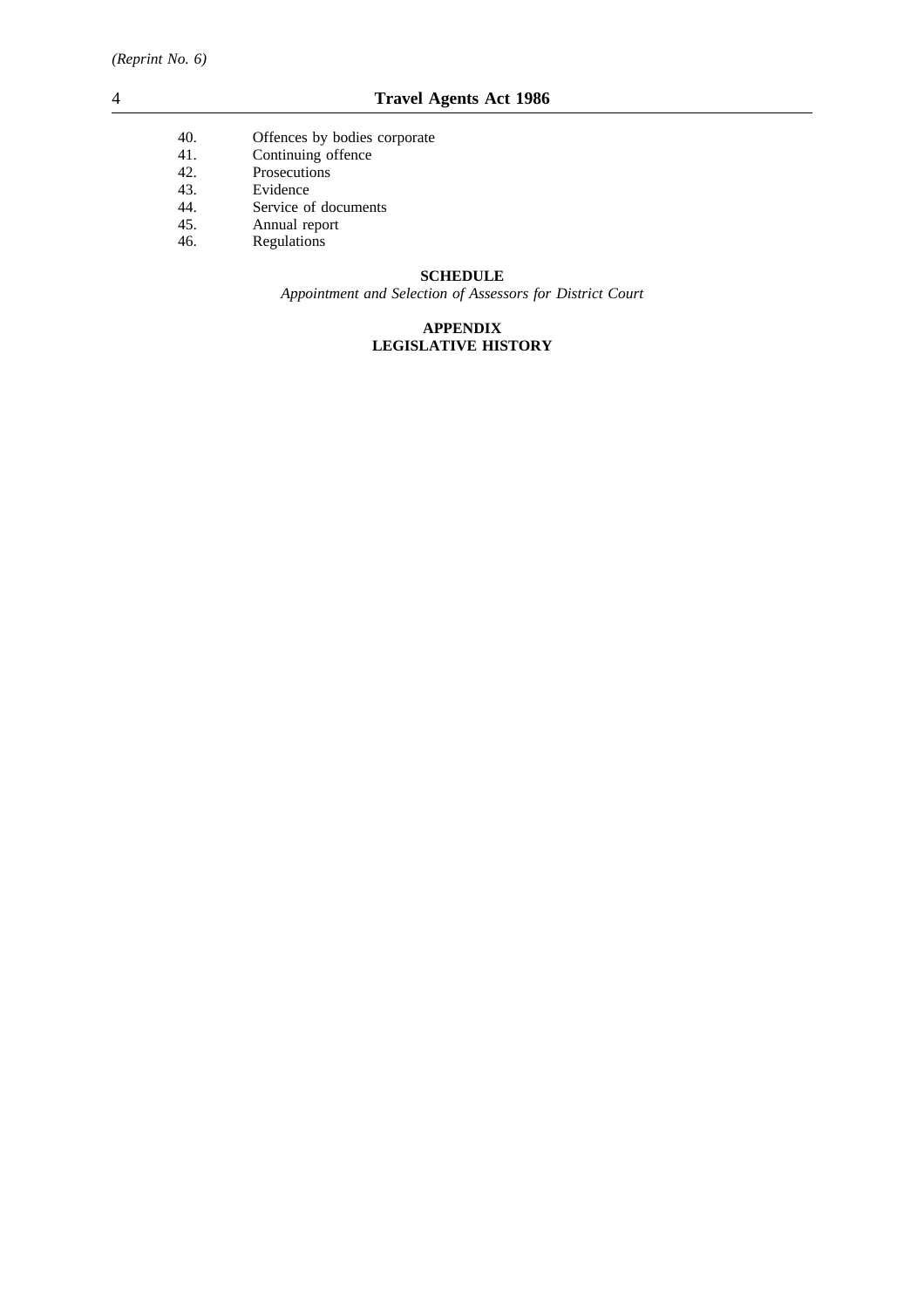## **The Parliament of South Australia enacts as follows:**

## **PART 1 PRELIMINARY**

### **Short title**

**1.** This Act may be cited as the *Travel Agents Act 1986*.

\*\*\*\*\*\*\*\*\*\*

#### **Interpretation**

**3.** In this Act, unless the contrary intention appears—

"**authorised name**" in respect of a licensed travel agent means—

- *(a)* the name of the travel agent as it appears in the licence; or
- *(b)* a business name registered by the travel agent under the *Business Names Act 1963* of which the Commissioner has been given prior notice in writing;

"**authorised officer**" means a person who is an authorised officer under the *Fair Trading Act 1987*;

"**the Commissioner**" means the Commissioner for Consumer Affairs;

"**the compensation fund**" means the compensation fund established under the trust deed;

"**corresponding law**" means a law of another State, or of a Territory of the Commonwealth declared by regulation to be a corresponding law for the purposes of this Act;

"**director**" of a body corporate includes—

- *(a)* a person occupying or acting in the position of director or member of the governing body of the body corporate, by whatever name called and whether or not validly appointed to occupy or duly authorised to act in the position; and
- *(b)* any person in accordance with whose directions or instructions the directors or members of the governing body of the body corporate are accustomed to act;

"**District Court**" means the Administrative and Disciplinary Division of the District Court;

"**licence**" means a licence under this Act; and "**licensee**", "**licensed**" and "**unlicensed**" have corresponding meanings;

"**the trust deed**" means the trust deed approved under section 19;

"**vehicle**" includes a boat, aircraft or other means of transport.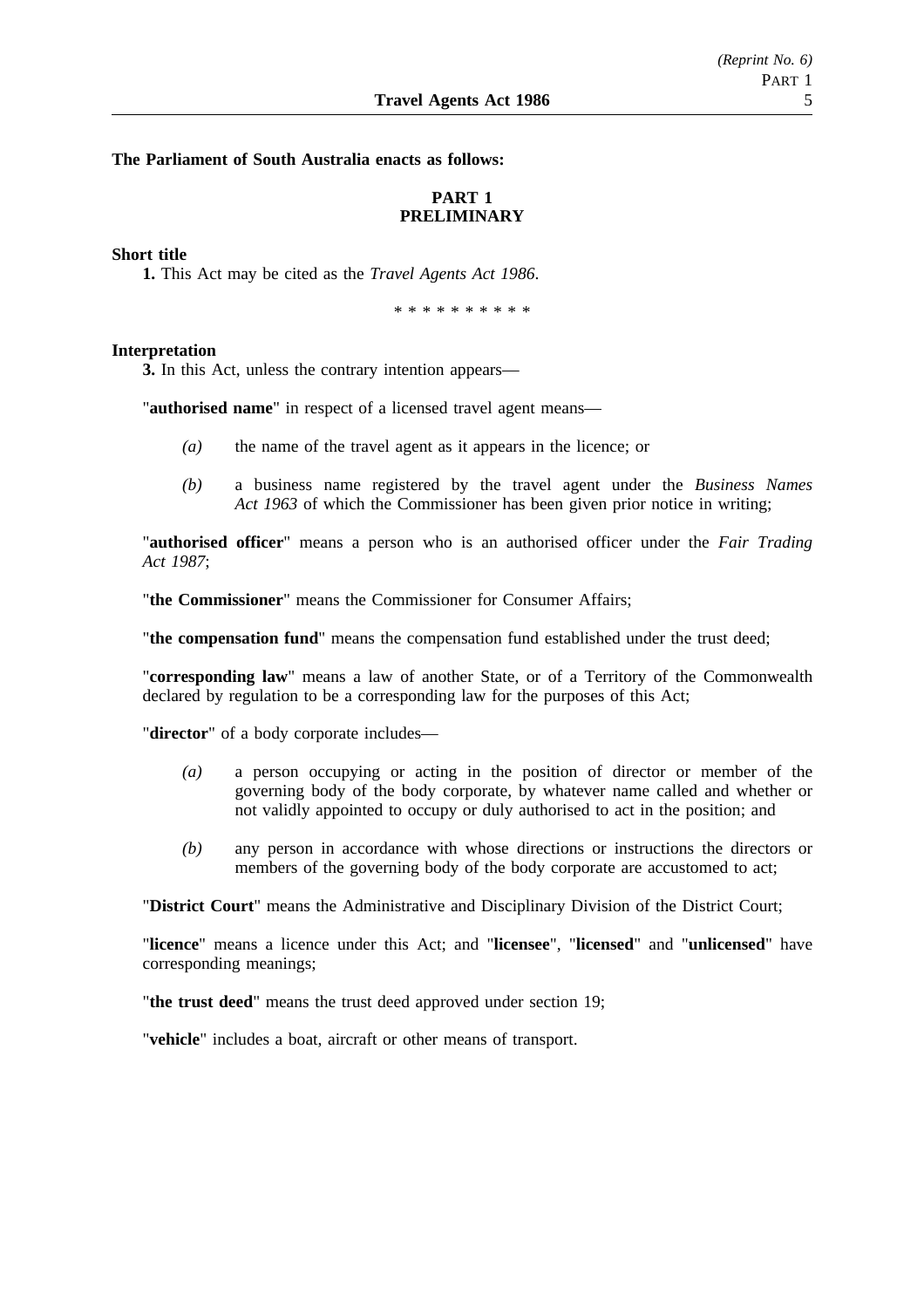#### **Business of travel agent**

**4.** (1) Subject to this section, a person carries on business as a travel agent if the person in the course of a business—

- *(a)* sells or arranges to sell rights to travel; or
- *(b)* sells or arranges to sell rights to travel and accommodation; or
- *(c)* carries out an activity set out in the regulations.
- (2) A person does not carry on business as a travel agent—
- *(a)* by reason of anything done by that person in the course of employment;
- *(b)* by reason of selling, or arranging for the sale of, rights to travel in a vehicle owned by that person;
- *(c)* by reason of selling, or arranging for the sale of, rights to accommodation at a place owned by that person;
- *(d)* by reason of carrying on an activity set out in the regulations.

(3) A person is the owner of a vehicle or place of accommodation for the purposes of this section if that person has lawful possession of the vehicle or place of accommodation.

(4) In this section—

"**sale**", in relation to rights, includes the conferral or assignment of the rights; and "**to sell**" has a corresponding meaning.

## Act to bind Crown<sup>1</sup>

*5. (1) This Act binds the Crown not only in right of South Australia but also, so far as the legislative power of Parliament permits, the Crown in all its other capacities.*

*(2) Nothing in this Act renders the Crown in right of South Australia or in any other capacity liable to be prosecuted for an offence or obliges the Crown in right of South Australia to hold a licence.*

#### **Commissioner to be responsible for administration of Act**

**6.** The Commissioner is responsible, subject to the control and direction of the Minister, for the administration of this Act.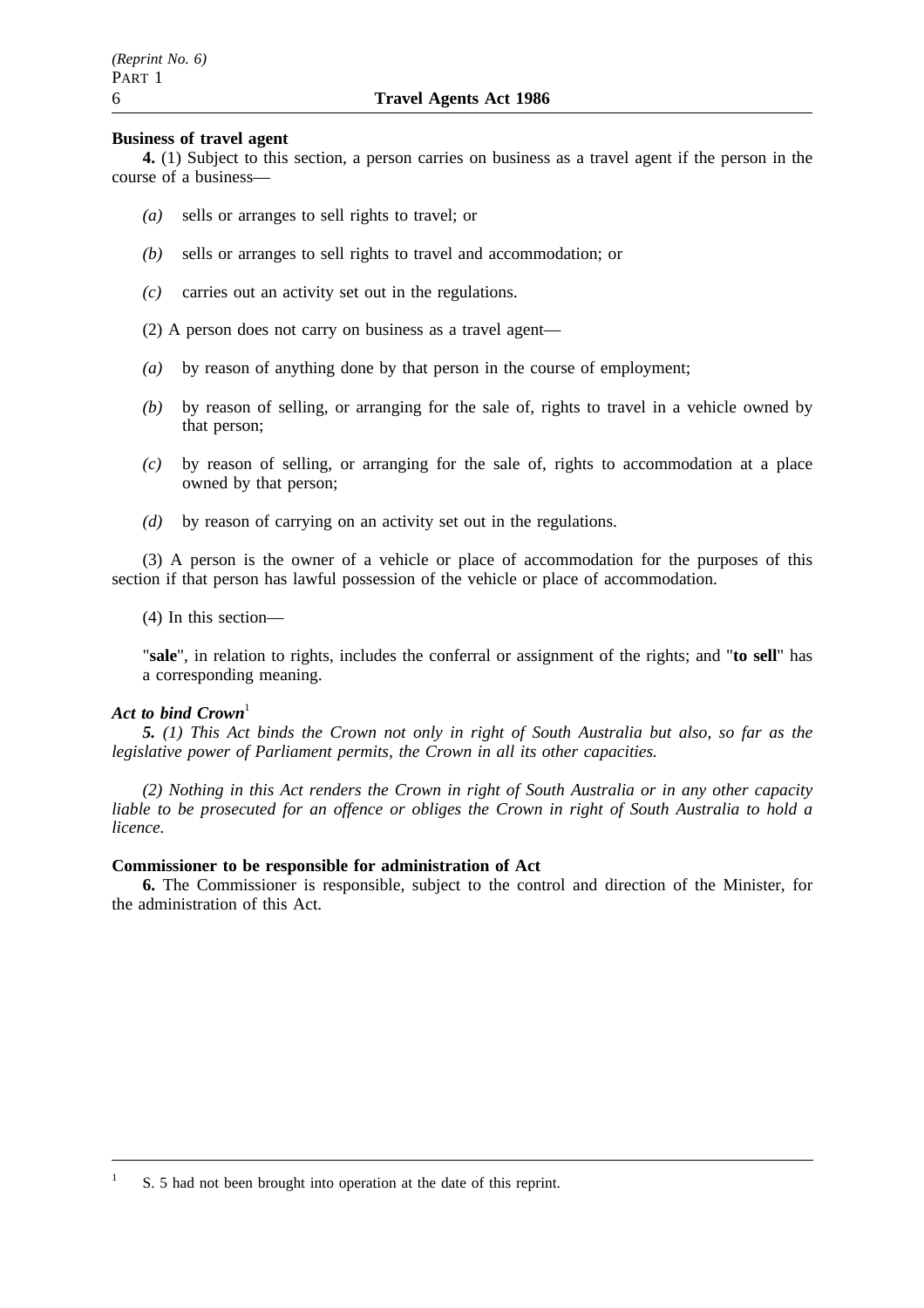## **PART 2 LICENSING OF TRAVEL AGENTS**

## **DIVISION 1—GRANT OF LICENCES**

#### **Travel agents to be licensed**

**7.** (1) A person must not—

- *(a)* carry on business as a travel agent except as authorised by a licence under this Act; or
- *(b)* advertise or otherwise hold himself or herself out as being entitled to carry on business as a travel agent unless authorised to carry on business as such an agent by a licence under this Act.

Maximum penalty: \$50 000.

(2) If a person is convicted of an offence against subsection (1), the court by which the conviction is recorded must order the person to pay to the Crown an amount estimated by the court to be the amount of the profit that has accrued to the convicted person or any other person with whom the convicted person has a business or personal association in consequence of the commission of the offence.

(3) An amount recovered by the Crown under an order must be paid into the compensation fund.

(4) A person required by this Act to be licensed as a travel agent is not entitled to any fee, other consideration or compensation under or in relation to a contract with another on whose behalf the person provided services as a travel agent unless—

- *(a)* the person was authorised to provide the services under a licence; or
- *(b)* a court hearing proceedings for recovery of the fee, other consideration or compensation is satisfied that the person's failure to be so authorised resulted from inadvertence only.

## **Application for licence**

**8.** (1) An application for a licence must—

- *(a)* be made to the Commissioner in the manner and form approved by the Commissioner; and
- *(b)* be accompanied by the fee fixed by regulation.

(2) An applicant for a licence must provide the Commissioner with any information required by the Commissioner for the purposes of determining the application.

#### **Entitlement to be licensed**

**9.** (1) A natural person is entitled to be granted a licence if—

- *(a)* the person is of or above the age of 18 years; and
- *(b)* the person is not disqualified under this Act or a corresponding law from holding a licence under this Act or the corresponding law or being involved in the direction, management or conduct of the business of a travel agent; and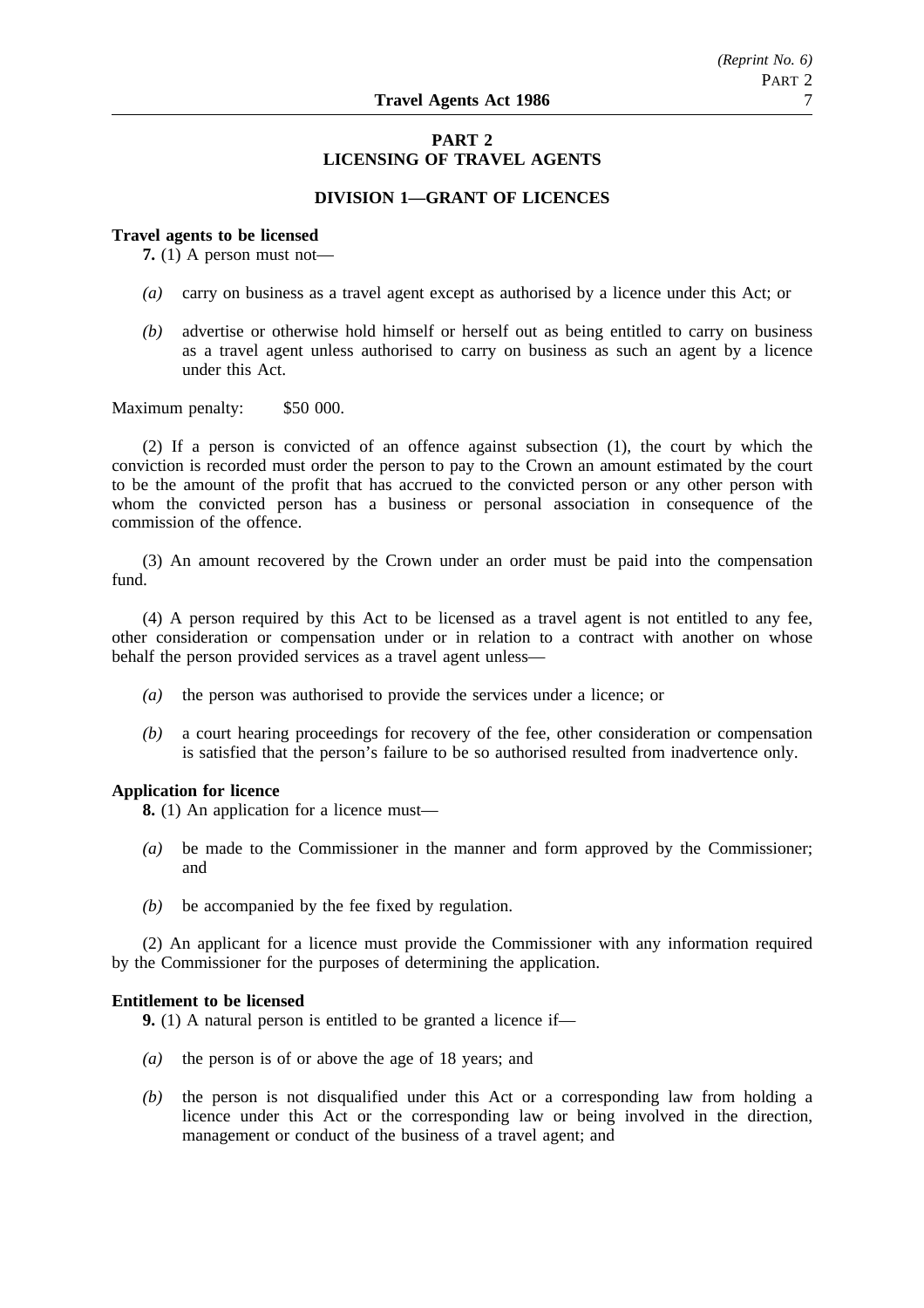- *(c)* the person has made suitable arrangements to fulfil the obligations that may arise under this Act; and
- *(d)* the trustees under the trust deed have certified that—
	- (i) the person is eligible for membership of the compensation scheme established by the trust deed; and
	- (ii) the person will be admitted as a member of the compensation scheme on being licensed; and
- *(e)* he or she is a fit and proper person to be the holder of a licence.
- (2) A body corporate is entitled to be granted a licence if—
- *(a)* the body corporate is not disqualified under this Act or a corresponding law from holding a licence under this Act or the corresponding law or being involved in the direction, management or conduct of the business of a travel agent; and
- *(b)* no director of the body corporate is disqualified under a corresponding law from holding a licence under the corresponding law or being involved in the direction, management or conduct of the business of a travel agent; and
- *(c)* the body corporate has made suitable arrangements to fulfil the obligations that may arise under this Act; and
- *(d)* the trustees under the trust deed have certified that—
	- (i) the body corporate is eligible for membership of the compensation scheme established by the trust deed; and
	- (ii) the body corporate will be admitted as a member of the compensation scheme on being licensed; and
- *(e)* each director of the body corporate is a fit and proper person to be the director of a body corporate that is the holder of a licence.

## **Conditions of licences**

**10.** (1) A licence is subject to the following conditions:

- *(a)* a condition that each place at which the licensed travel agent carries on business as a travel agent must comply with the requirements of the regulations; and
- *(b)* conditions imposed by regulation; and
- *(c)* conditions imposed by the Commissioner on granting the licence.

(2) Conditions imposed by the Commissioner on the grant of the licence may be varied or revoked by the Commissioner at any time on application by the licensed travel agent.

## **Appeals**

**11.** (1) An applicant for a licence may appeal to the District Court against a decision of the Commissioner refusing the application.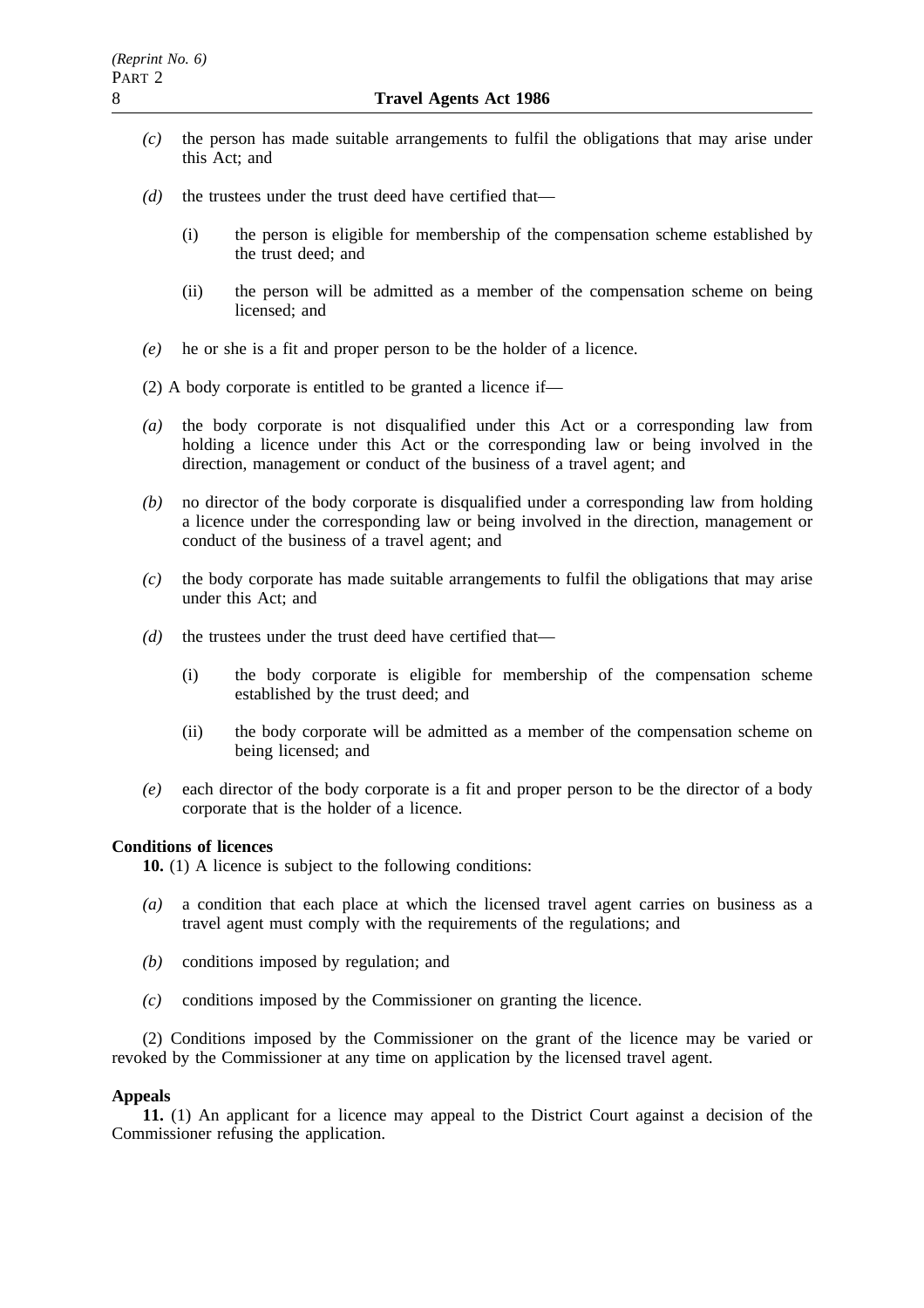(2) Subject to subsection (4), an appeal must be instituted within one month of the making of the decision appealed against.

(3) The Commissioner must, if so required by the applicant, state in writing the reasons for the Commissioner's decision to refuse the application.

(4) If the reasons of the Commissioner are not given in writing at the time of making the decision and the applicant (within one month of the making of the decision) requires the Commissioner to state the reasons in writing, the time for instituting an appeal runs from the time at which the applicant receives the written statement of those reasons.

\*\*\*\*\*\*\*\*\*\*

## **Duration of licence and annual fee and return**

**12.** (1) A licence remains in force (except for any period for which it is suspended) until—

- *(a)* the licence is surrendered or cancelled; or
- *(b)* the licensed travel agent dies or, in the case of a licensed body corporate, is dissolved.
- (2) A licensed travel agent must, each year not later than the date fixed by regulation—
- *(a)* pay to the Commissioner the fee fixed by regulation; and
- *(b)* lodge with the Commissioner a return in the manner and form required by the Commissioner.

(3) If a licensed travel agent fails to pay the annual fee or lodge the annual return in accordance with subsection (2), the Commissioner may, by notice in writing, require the agent to make good the default and, in addition, to pay to the Commissioner the amount fixed by regulation as a penalty for default.

(4) If the travel agent fails to comply with the notice within 28 days after service of the notice, the agent's licence is cancelled.

(5) The Commissioner must notify the travel agent in writing of the cancellation of the agent's licence.

(6) A licensed travel agent may surrender the licence.

(7) In this section—

"**licensed travel agent**" includes a licensed travel agent whose licence has been suspended.

#### **Supervision of travel agent's business**

**13.** (1) The business conducted at a place from which a licensed travel agent carries on business must be managed and supervised by a person with qualifications approved by the Commissioner (whether or not that person is the licensed travel agent).

(2) A licensed travel agent who fails to ensure compliance with subsection (1) is guilty of an offence.

Maximum penalty: \$20 000.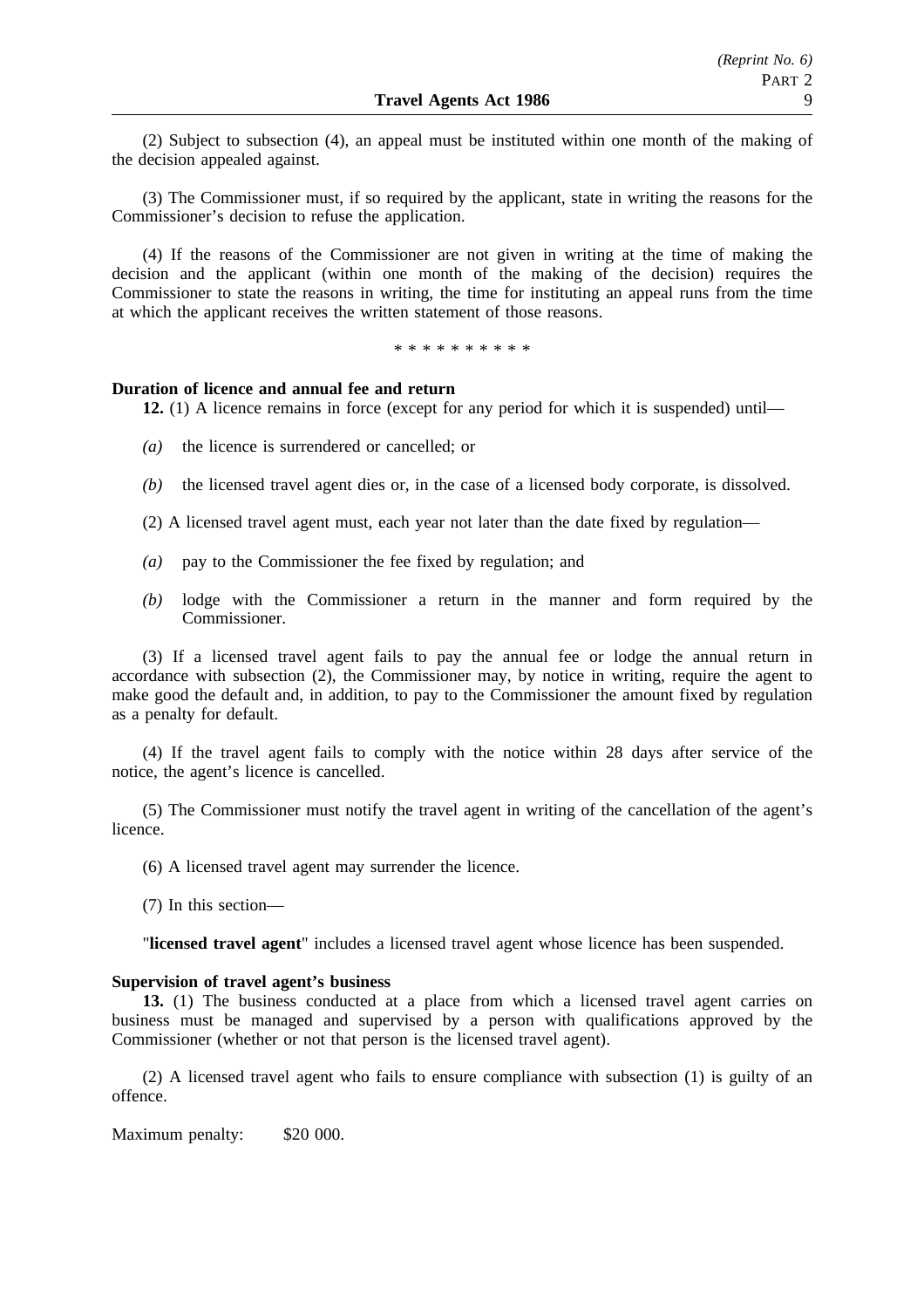### **Business may be carried on by unlicensed person in certain circumstances**

**14.** If a person carrying on business as a travel agent authorised by a licence dies, the personal representative of the deceased, or some other person approved by the Commissioner—

- *(a)* will be taken to have been licensed (on the same conditions as were applicable to the former licence) as from the date of death of the agent until the expiration of six months from that date or until such later date as may be fixed by the Commissioner; and
- *(b)* will be taken to have been admitted to membership of the compensation scheme on the date of death of the agent.

## **DIVISION 2—DISCIPLINE**

## **Interpretation of Division**

**15.** In this Division—

"**director**" of a body corporate includes a former director of a body corporate;

"**travel agent**" means—

- *(a)* a person who is carrying on or formerly carried on business as a travel agent (whether or not currently or previously licensed); or
- *(b)* a licensed travel agent (whether or not carrying on business as a travel agent).

#### **Cause for disciplinary action**

**16.** (1) There is proper cause for disciplinary action against a travel agent if—

- *(a)* licensing of the agent was improperly obtained; or
- *(b)* the agent has acted contrary to an assurance accepted by the Commissioner under the *Fair Trading Act 1987*; or
- *(c)* the agent or another person has acted contrary to this Act or otherwise unlawfully, or improperly, negligently or unfairly, in the course of conducting, or being employed or otherwise engaged in, the business of the agent; or
- *(d)* the agent has insufficient financial resources properly to carry on business as a travel agent; or
- *(e)* the agent has not maintained satisfactory arrangements for the fulfilment of the agent's obligations under this Act; or
- *(f)* events have occurred such that the agent would not be entitled to be licensed as a travel agent if he or she were to apply for a licence.

(2) Disciplinary action may be taken against each director of a body corporate that is a travel agent if there is proper cause for disciplinary action against the body corporate.

(3) Disciplinary action may not be taken against a person in relation to the act or default of another if that person could not reasonably be expected to have prevented the act or default.

(4) This section applies in relation to conduct occurring before or after the commencement of this section.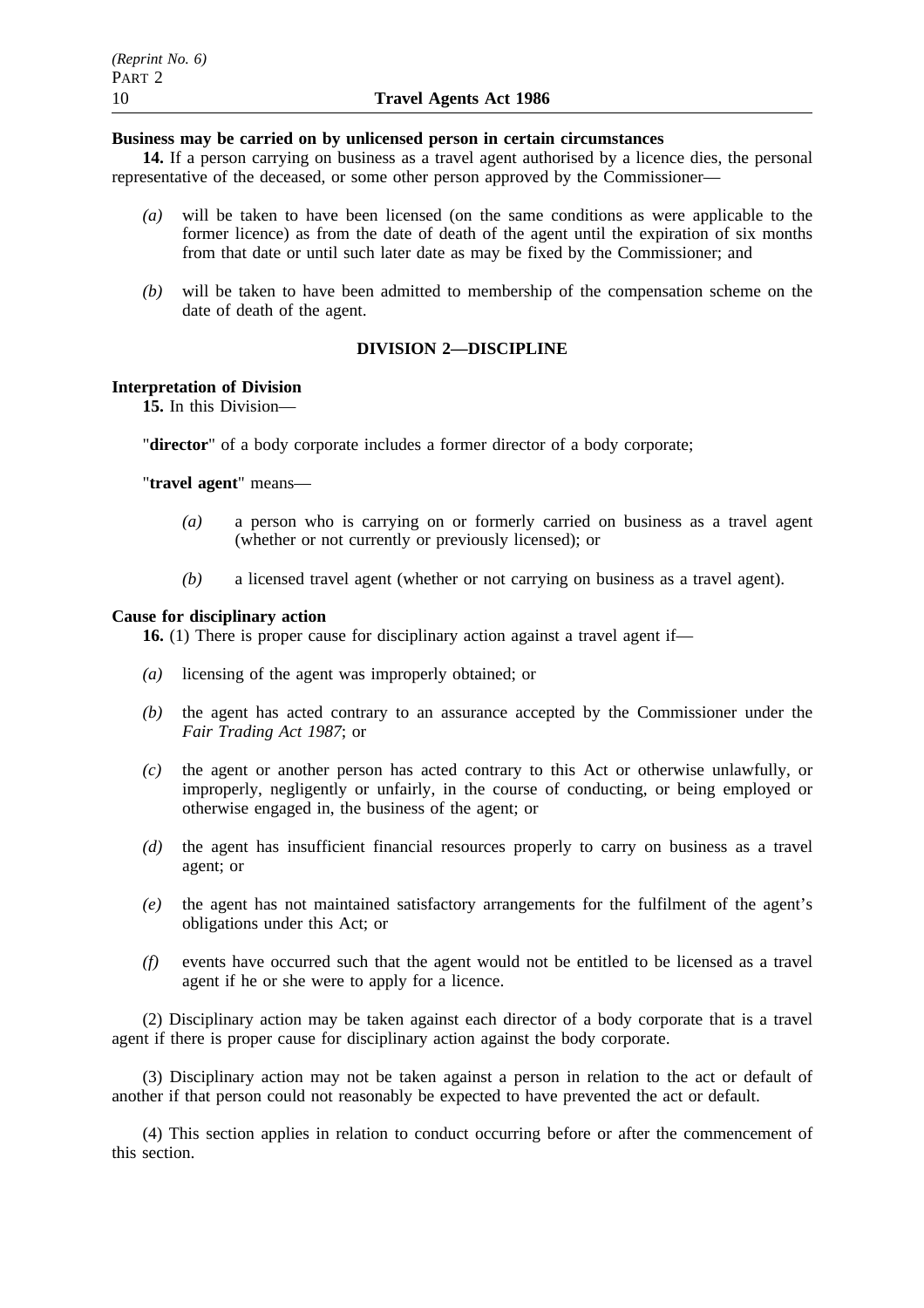### **Complaints**

**17.** The Commissioner or any other person may lodge with the District Court a complaint setting out matters that are alleged to constitute grounds for disciplinary action under this Division.

#### **Hearing by Court**

**18.** (1) On the lodging of a complaint, the District Court must conduct a hearing for the purpose of determining whether the matters alleged in the complaint constitute grounds for disciplinary action under this Division.

(2) Without limiting the usual powers of the District Court, the Court may during the hearing—

- *(a)* allow an adjournment to enable the Commissioner to investigate or further investigate matters to which the complaint relates; and
- *(b)* allow the modification of the complaint or additional allegations to be included in the complaint subject to any conditions as to adjournment and notice to parties and other conditions that the Court may think fit to impose.

#### **Participation of assessors in disciplinary proceedings**

**18A.** In any proceedings under this Division, the District Court will, if a Judge of the Court so determines, sit with assessors selected in accordance with the schedule.

#### **Disciplinary action**

**18B.** (1) On the hearing of a complaint, the District Court may, if it is satisfied on the balance of probabilities that there is proper cause for taking disciplinary action against the person to whom the complaint relates, by an order or orders do one or more of the following:

- *(a)* reprimand the person;
- *(b)* impose a fine not exceeding \$20 000 on the person;
- *(c)* in the case of a person who is licensed as a travel agent—
	- (i) suspend the licence for a specified period or until the fulfilment of stipulated conditions or until further order; or
	- (ii) cancel the licence; or
	- (iii) impose conditions as to the conduct of the person or the person's business as a travel agent;
- *(d)* disqualify the person from being licensed under this Act;
- *(e)* prohibit the person from being employed or otherwise engaged in the business of a travel agent;
- *(f)* prohibit the person from being a director or having an interest in a body corporate that is a travel agent.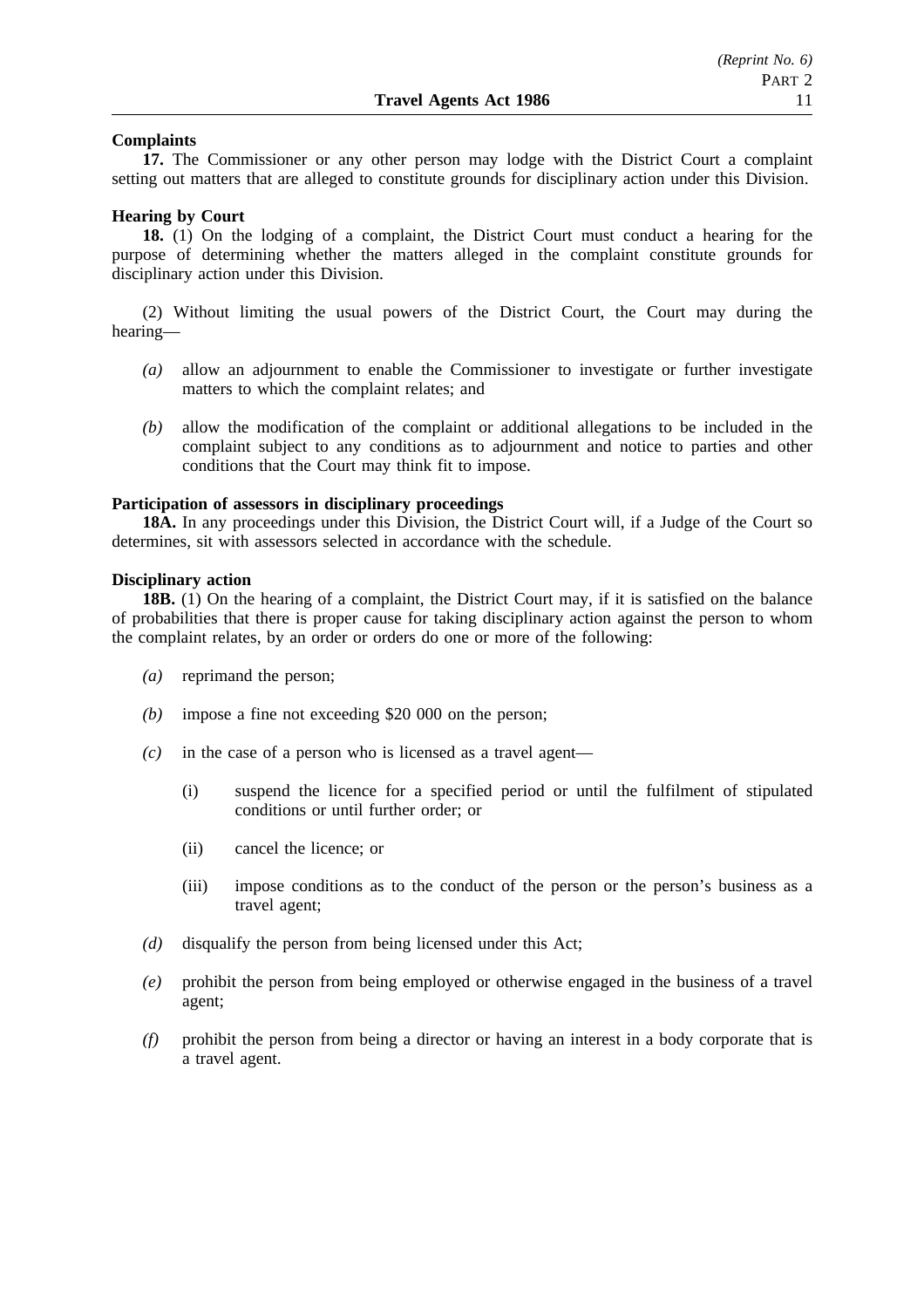- (2) The District Court may—
- *(a)* stipulate that a disqualification or prohibition is to apply—
	- (i) permanently; or
	- (ii) for a specified period; or
	- (iii) until the fulfilment of stipulated conditions; or
	- (iv) until further order;
- *(b)* stipulate that an order relating to a person is to have effect at a specified future time and impose conditions as to the conduct of the person or the person's business until that time.

 $(3)$  If—

- *(a)* a person has been found guilty of an offence; and
- *(b)* the circumstances of the offence form, in whole or in part, the subject matter of the complaint,

the person is not liable to a fine under this section in respect of conduct giving rise to the offence.

#### **Contravention of orders**

**18C.** If a person—

- *(a)* is employed or otherwise engages in the business of a travel agent; or
- *(b)* becomes a director of a body corporate that is a travel agent,

in contravention of an order of the District Court, that person and the agent are each guilty of an offence.

Maximum penalty: \$35 000 or imprisonment for 6 months.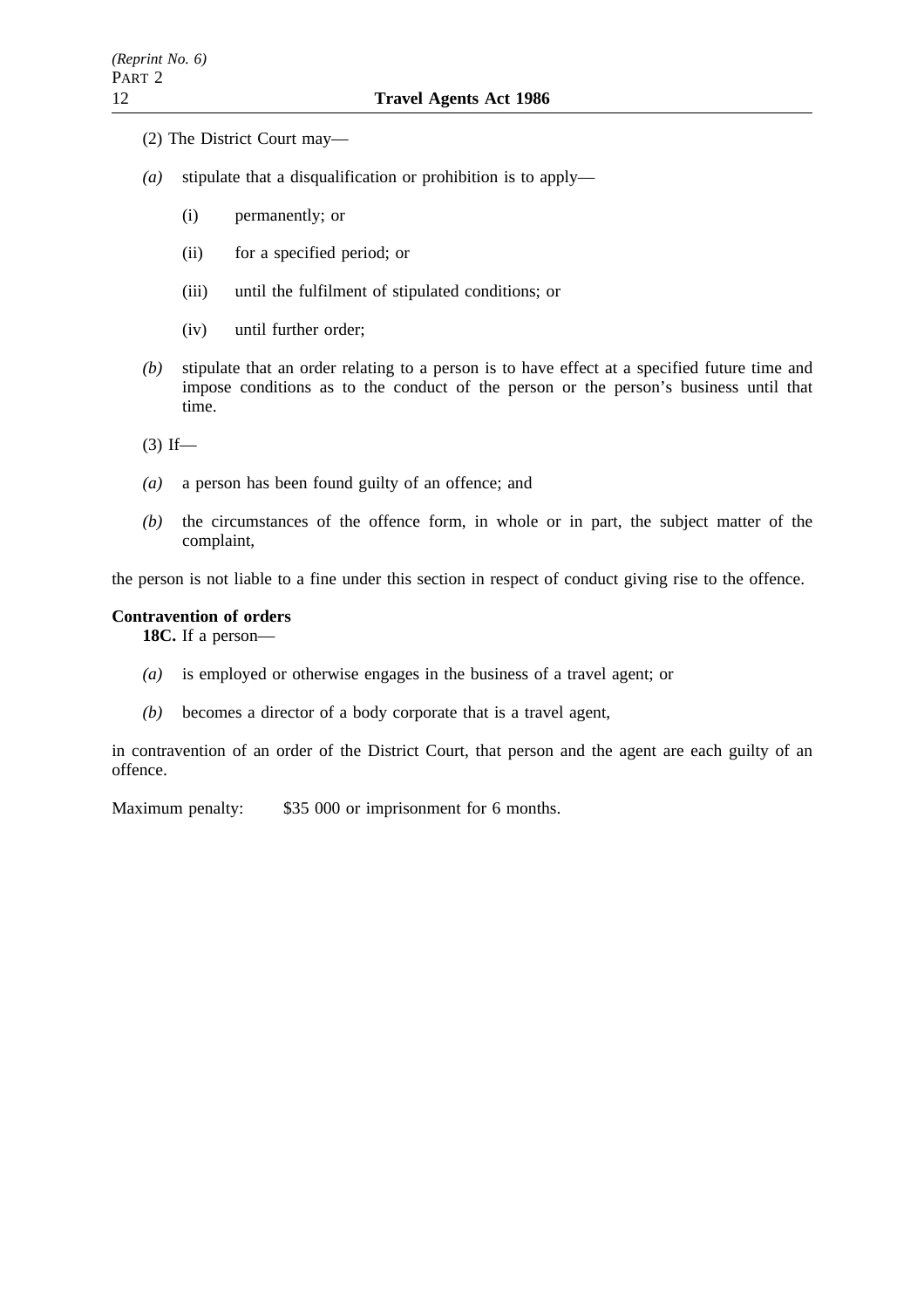## **PART 3 THE COMPENSATION SCHEME**

#### **Approval of the trust deed**

**19.** (1) The Minister may for the purposes of this Act—

- *(a)* approve an instrument as the trust deed;
- *(b)* approve any amendment to the trust deed.

(2) The trust deed and any approved amendment to the trust deed must be promulgated by regulation.

#### **Obligation of agent to participate in scheme**

**20.** (1) A licensed travel agent must be a contributor to the compensation scheme established by the trust deed.

(2) If the trustees determine that a licensed travel agent is not eligible or is no longer eligible to be a contributor to the compensation fund, the licence is, by force of this subsection, cancelled (but it revives if the trustees' determination is reversed on appeal).

#### **Appeals**

**21.** (1) If the trustees—

- *(a)* determine that a person is not eligible, or is no longer eligible, to be a contributor to the compensation fund; or
- *(b)* make a conditional determination that a person is eligible, or is to remain eligible, to be a contributor to the compensation fund,

the person may, within 28 days after service of notice of the determination, appeal against the determination or the condition to the District Court.

\*\*\*\*\*\*\*\*\*\*

## **Trustees subrogated to rights of claimant**

**25.** (1) On payment to a claimant out of the compensation fund, the trustees are, to the extent of the payment, subrogated to the rights of the claimant arising from the circumstances to which the claim relates.

(2) If rights to which the trustees are subrogated lie against a licensed travel agent (or former licensed travel agent) that is a body corporate, the trustees may determine that those rights may be enforced against the directors or one or more of the directors of the body corporate.

(3) It is a defence in proceedings to enforce a right against a director of a body corporate under subsection (2), if the director proves that the director could not, by exercise of reasonable care, have prevented the occurrence of the circumstances out of which the claim arose.

#### **Name in which trustees may sue and be sued**

**26.** (1) The trustees may sue and be sued under the name "The Travel Compensation Fund".

\*\*\*\*\*\*\*\*\*\*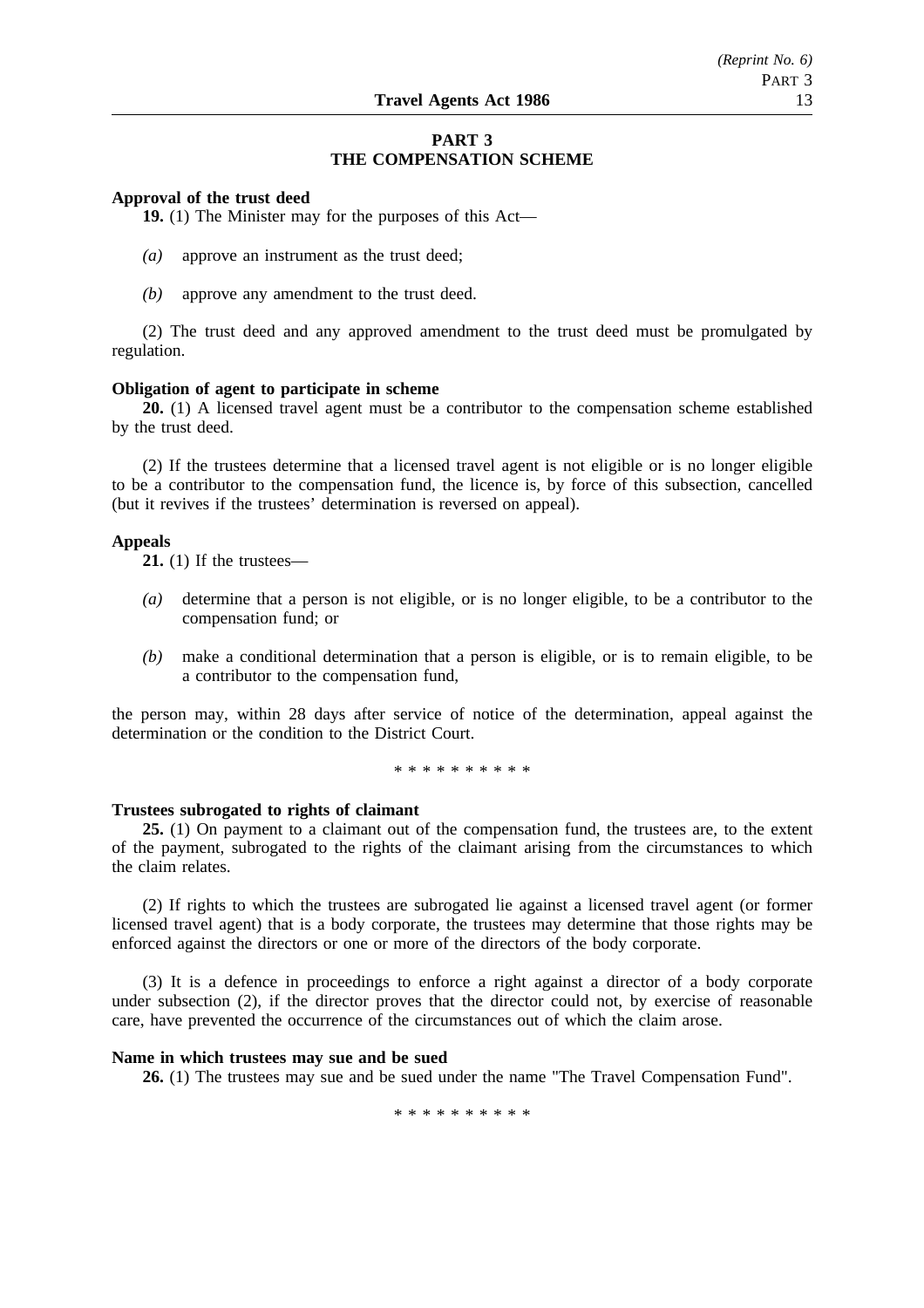## **PART 4 MISCELLANEOUS**

## **Delegations**

**27.** (1) The Commissioner may delegate any of the Commissioner's functions or powers under this Act—

- *(a)* to a person employed in the Public Service; or
- *(b)* to the person for the time being holding a specified position in the Public Service; or
- *(c)* to any other person under an agreement under this Act between the Commissioner and an organisation representing the interests of persons affected by this Act.

(2) The Minister may delegate any of the Minister's functions or powers under this Act (except the power to direct the Commissioner).

- (3) A delegation under this section—
- *(a)* must be in writing; and
- *(b)* may be conditional or unconditional; and
- *(c)* is revocable at will; and
- *(d)* does not prevent the delegator from acting in any matter.

## **Agreement with professional organisation**

**28.** (1) The Commissioner may, with the approval of the Minister, make an agreement with an organisation representing the interests of persons affected by this Act under which the organisation undertakes a specified role in the administration or enforcement of this Act.

- (2) The agreement—
- *(a)* must be in writing and executed by the Commissioner and the organisation; and
- *(b)* may contain delegations by the Commissioner of functions or powers under this Act or the *Fair Trading Act 1987*; and
- *(c)* must set out any conditions governing the performance or exercise of functions or powers conferred on the organisation; and
- *(d)* must make provision for the variation and termination of the agreement by the Commissioner with the approval of the Minister or the organisation.

(3) The Commissioner may not delegate any of the following for the purposes of the agreement:

- *(a)* functions or powers under Part 2;
- *(b)* power to request the Commissioner of Police to investigate and report on matters under this Part;
- *(c)* power to commence a prosecution for an offence against this Act.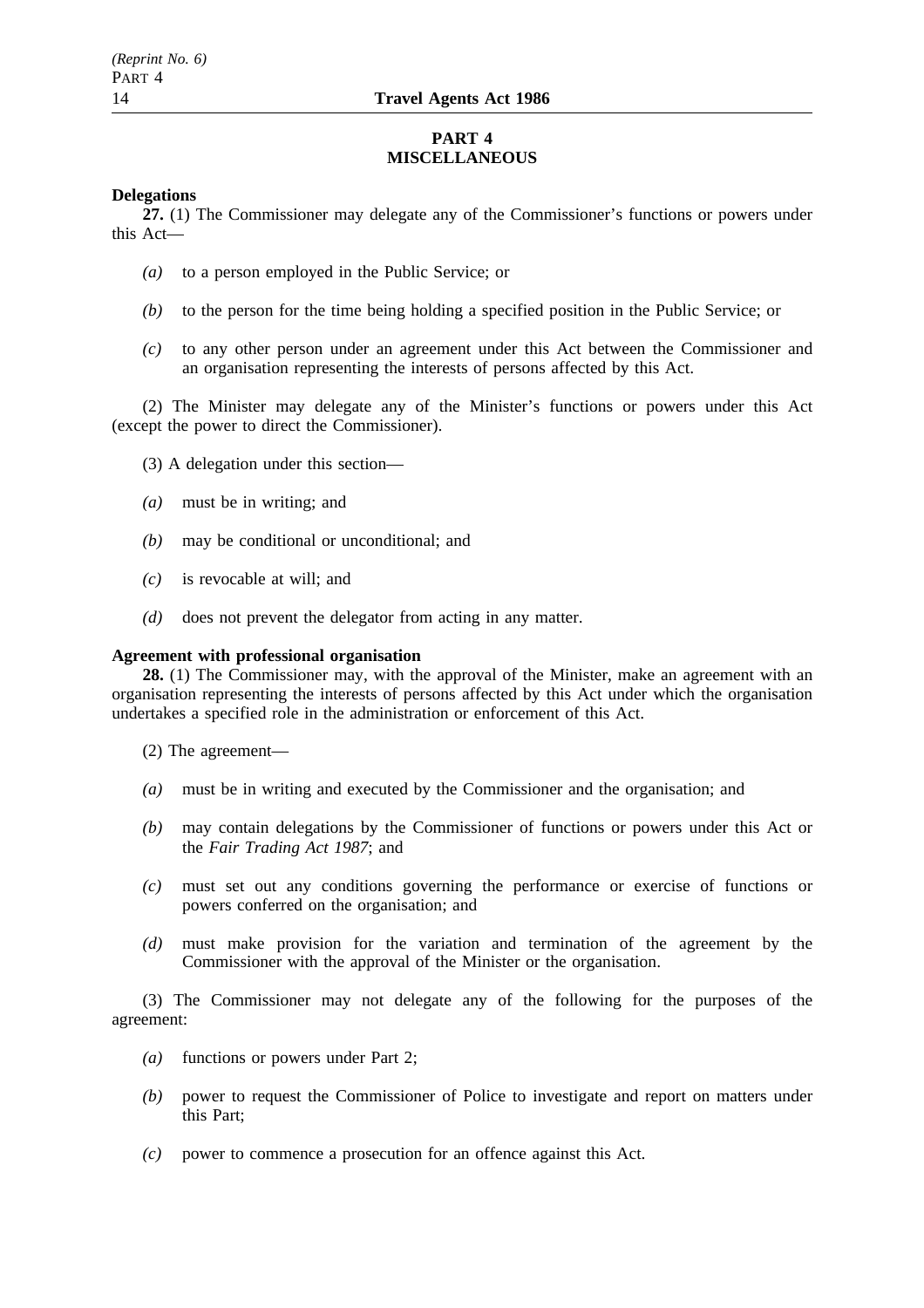- (4) A delegation by the Commissioner for the purposes of the agreement—
- *(a)* has effect subject to the conditions specified in the agreement; and
- *(b)* may be varied or revoked by the Commissioner in accordance with the terms of the agreement; and
- *(c)* does not prevent the Commissioner from acting in any matter.

(5) The Minister must, within six sitting days after the making of the agreement, cause a copy of the agreement to be laid before both Houses of Parliament.

#### **Exemptions**

**29.** (1) The Minister may, on application by a person, exempt the person from compliance with a specified provision of this Act.

(2) An exemption under this section is subject to the conditions (if any) imposed by the Minister.

(3) The Minister may, at his or her discretion, vary or revoke an exemption under this section.

(4) The grant or a variation or revocation of an exemption under this section must be notified in the *Gazette*.

#### **Registers**

**30.** (1) The Commissioner must keep a register of persons licensed as travel agents.

- (2) The Commissioner must record on the register—
- *(a)* disciplinary action taken against a person under this Act; and
- *(b)* a note of any assurance accepted by the Commissioner under the *Fair Trading Act 1987* in relation to a licensed travel agent.
- (3) A person may inspect a register on payment of the fee fixed by regulation.

## **Commissioner and proceedings before District Court**

**31.** (1) The Commissioner is entitled to be joined as a party to any proceedings of the District Court under Part 2.

(2) The Commissioner may appear personally in any such proceedings or may be represented at the proceedings by counsel or a person employed in the Public Service.

### **False or misleading information**

**32.** A person must not make a statement that is false or misleading in a material particular (whether by reason of the inclusion or omission of any particular) in any information provided, or record kept, under this Act.

- Maximum penalty: *(a)* If the person made the statement knowing that it was false or misleading—\$10 000;
	- *(b)* In any other case—\$2 500.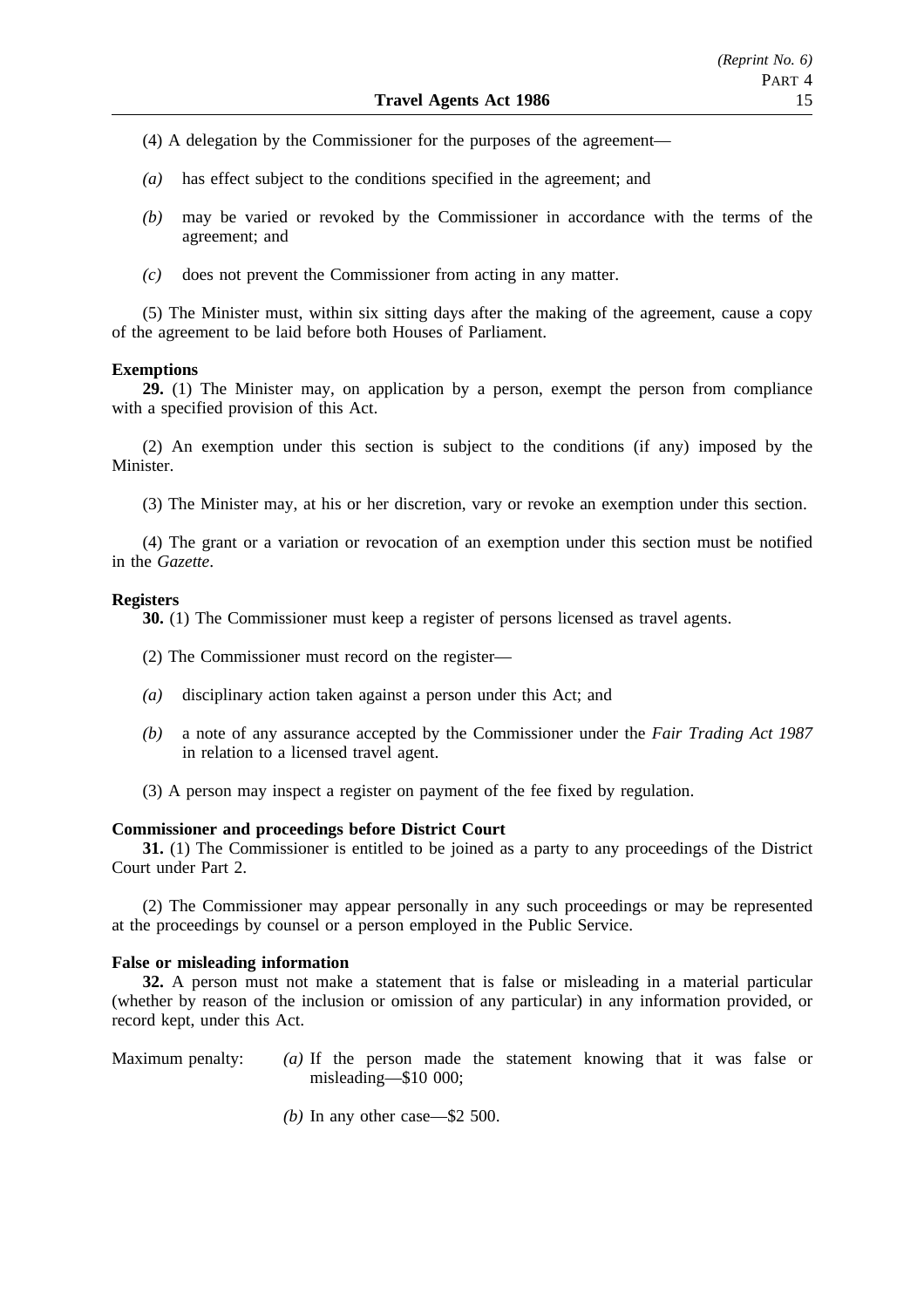### **Notice to be displayed**

**33.** A person carrying on business as a travel agent authorised by a licence must maintain in a conspicuous position in each place from which the business is carried on a notice clearly showing—

- *(a)* the name of the licensed travel agent as it appears in the licence; and
- *(b)* any other information required by regulation.

Maximum penalty: \$2 500.

#### **Travel agent to use authorised name**

**34.** (1) A licensed travel agent must not carry on business as a travel agent under any name except the agent's authorised name.

Maximum penalty: \$2 500.

(2) A licensed travel agent must ensure that the agent's authorised name and any other information required by regulation appears—

- *(a)* in any advertisement (other than an advertisement relating solely to the recruiting of staff) published in the course of the agent's business; and
- *(b)* in any letter, statement, invoice, cheque, receipt or other document issued in the course of the agent's business.

Maximum penalty: \$2 500.

#### **Accounts to be kept**

**35.** (1) A person who carries on business as a travel agent must keep such accounting records as are necessary correctly to record and explain the financial transactions and financial position of the business.

Maximum penalty: \$2 500.

- (2) The accounting records must—
- *(a)* contain sufficient information for the preparation and audit of true and fair profit and loss accounts and balance sheets; and
- *(b)* be kept at the person's principal place of business in this State; and
- *(c)* be kept in the English language.

#### **Statutory declaration**

**36.** If a person is required to provide information to the Commissioner, the Commissioner may require the information to be verified by statutory declaration and, in that event, the person will not be taken to have provided the information as required unless it has been verified in accordance with the requirements of the Commissioner.

## **Investigations**

**37.** The Commissioner of Police must, at the request of the Commissioner, investigate and report on any matter relevant to—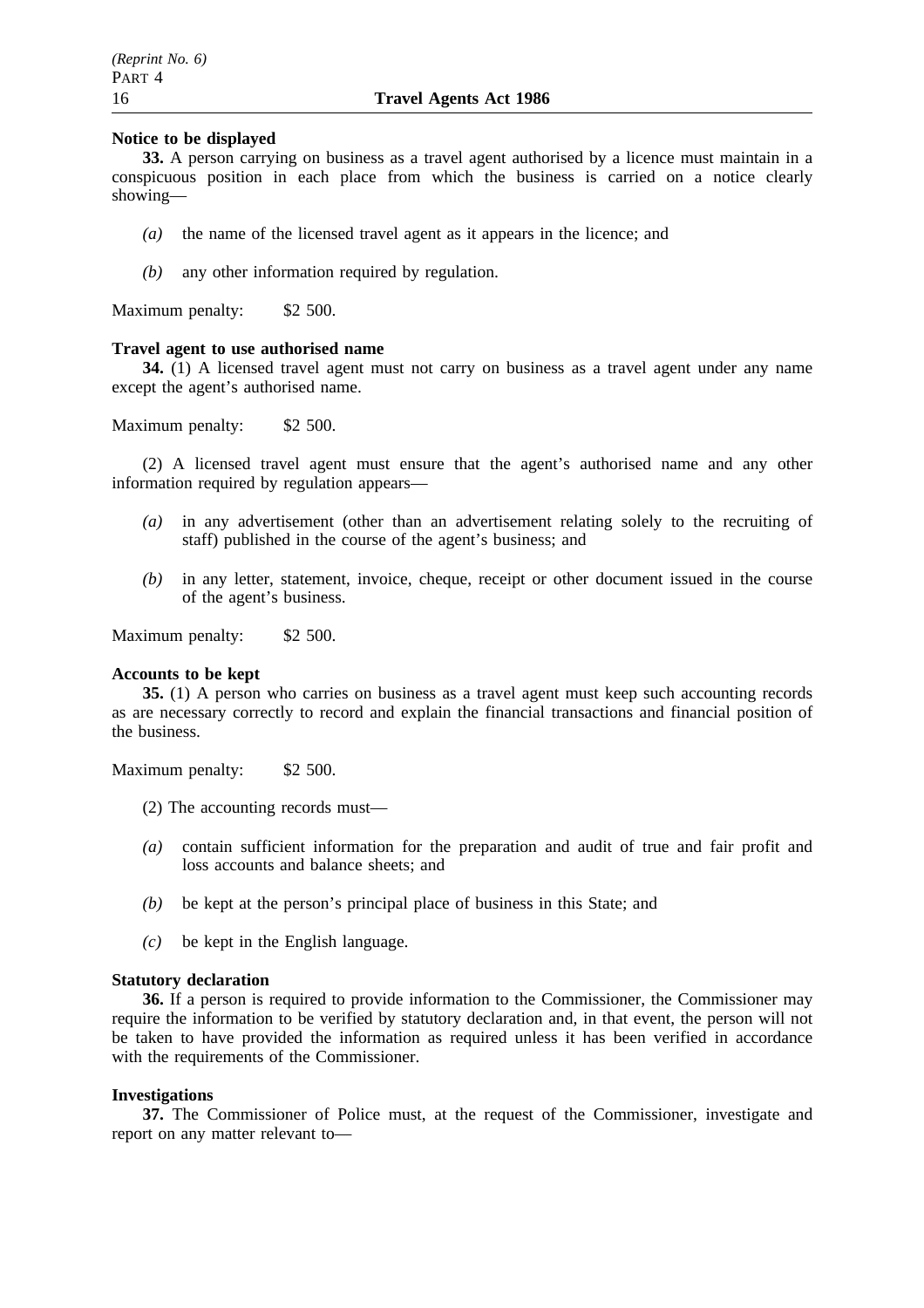- *(a)* the determination of an application under this Act; or
- *(b)* a matter that might constitute proper cause for disciplinary action under this Act.

## **General defence**

**38.** It is a defence to a charge of an offence against this Act if the defendant proves that the offence was not committed intentionally and did not result from any failure on the part of the defendant to take reasonable care to avoid the commission of the offence.

## **Liability for act or default of officer, employee or agent**

**39.** For the purposes of this Act, an act or default of an officer, employee or agent of a person carrying on a business will be taken to be an act or default of that person unless it is proved that the officer, employee or agent acted outside the scope of his or her actual, usual and ostensible authority.

## **Offences by bodies corporate**

**40.** If a body corporate is guilty of an offence against this Act, each director of the body corporate is, subject to the general defence under this Part, guilty of an offence and liable to the same penalty as may be imposed for the principal offence.

## **Continuing offence**

**41.** (1) A person convicted of an offence against a provision of this Act in respect of a continuing act or omission—

- *(a)* is liable, in addition to the penalty otherwise applicable to the offence, to a penalty for each day during which the act or omission continued of not more than one-tenth of the maximum penalty prescribed for that offence; and
- *(b)* is, if the act or omission continues after the conviction, guilty of a further offence against the provision and liable, in addition to the penalty otherwise applicable to the further offence, to a penalty for each day during which the act or omission continued after the conviction of not more than one-tenth of the maximum penalty prescribed for the offence.

(2) If an offence consists of an omission to do something that is required to be done, the omission will be taken to continue for as long as the thing required to be done remains undone after the end of the period for compliance with the requirement.

## **Prosecutions**

**42.** (1) Proceedings for an offence against this Act must be commenced—

- *(a)* in the case of an expiable offence—within the time limits prescribed for expiable offences by the *Summary Procedure Act 1921*;
- *(b)* in any other case—within 2 years of the date on which the offence is alleged to have been committed or, with the authorisation of the Minister, at a later time within 5 years of that date.
- (2) A prosecution for an offence against this Act cannot be commenced except by—
- *(a)* the Commissioner; or
- *(b)* an authorised officer under the *Fair Trading Act 1987*; or
- *(c)* a person who has the consent of the Minister to commence the prosecution.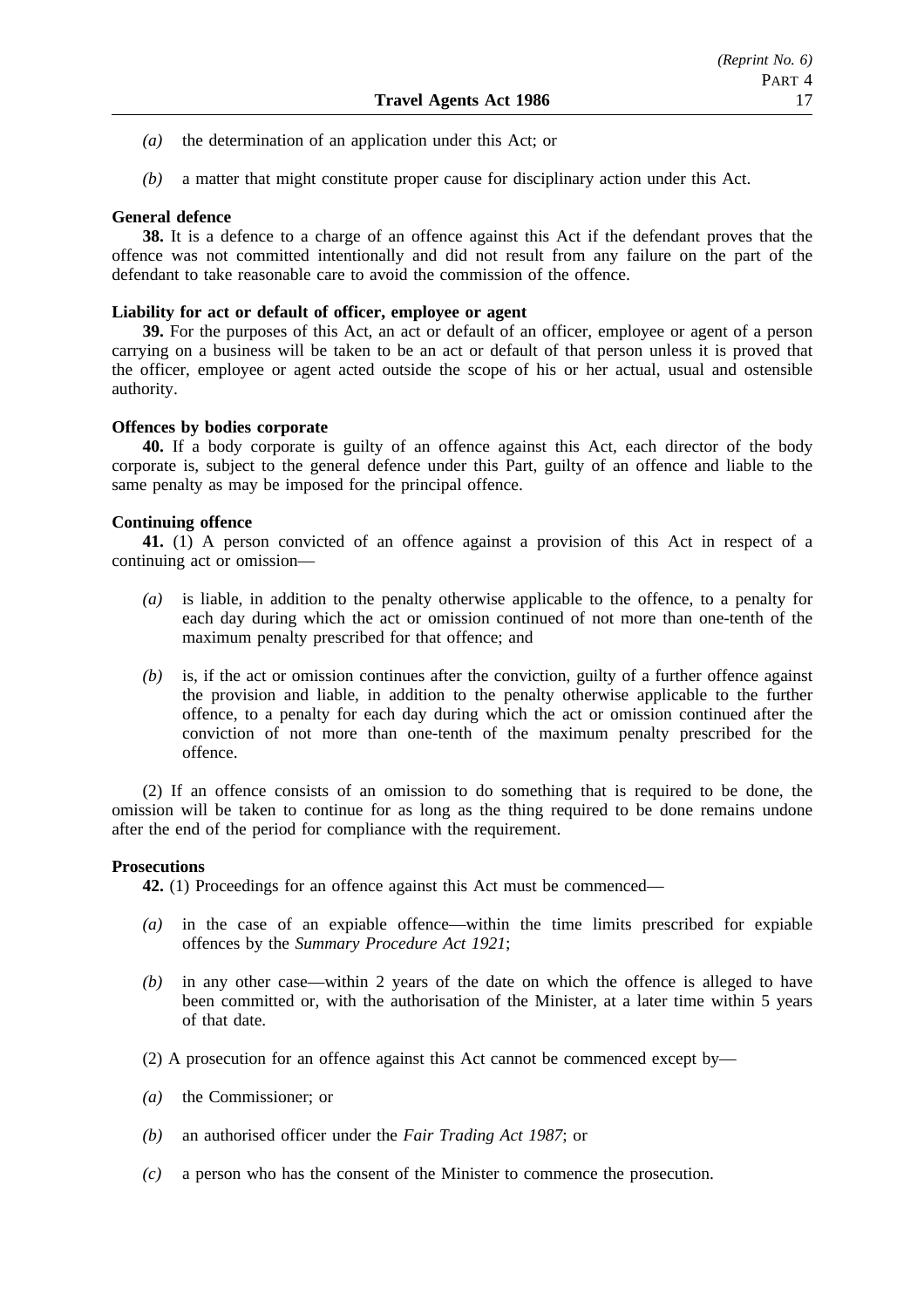(3) In any proceedings, an apparently genuine document purporting to be a certificate of the Minister certifying authorisation of, or consent to, a prosecution for an offence against this Act will be accepted, in the absence of proof to the contrary, as proof of the authorisation or consent.

## **Evidence**

**43.** In any proceedings, an apparently genuine document purporting to be a certificate of the Commissioner certifying that a person was or was not licensed as a travel agent on a specified date will be accepted, in the absence of proof to the contrary, as proof of the matters so certified.

## **Service of documents**

**44.** (1) Subject to this Act, a notice or document required or authorised by this Act to be given to or served on a person may—

- *(a)* be served on the person personally; or
- *(b)* be posted in an envelope addressed to the person—
	- (i) at the person's last known address; or
	- (ii) if the person is a licensed travel agent—at the person's address for service; or
- *(c)* if the person is a licensed travel agent—be left for the person at the address for service with someone apparently over the age of 16 years; or
- *(d)* be transmitted by facsimile transmission to a facsimile number provided by the person (in which case the notice or document will be taken to have been given or served at the time of transmission).

(2) The address for service of a licensed travel agent is the address of which the Commissioner has been last notified in writing by the agent as the agent's address for service.

## **Annual report**

**45.** (1) The Commissioner must, on or before 31 October in each year, submit to the Minister a report on the administration of this Act during the period of 12 months ending on the preceding 30 June.

(2) The Minister must, within six sitting days after receipt of the report, cause a copy of the report to be laid before each House of Parliament.

## **Regulations**

**46.** (1) The Governor may make such regulations as are contemplated by, or necessary or expedient for the purposes of, this Act.

(2) Without limiting the generality of subsection (1), the regulations may—

- *(a)* require licensed travel agents to comply with a code of conduct;
- *(b)* fix fees to be paid in respect of any matter under this Act and regulate the recovery, refund, waiver or reduction of such fees;
- *(c)* exempt (conditionally or unconditionally) classes of persons or activities from the application of this Act or specified provisions of this Act;
- *(d)* prescribe the records to be kept by licensed travel agents and the manner in which the records must be kept;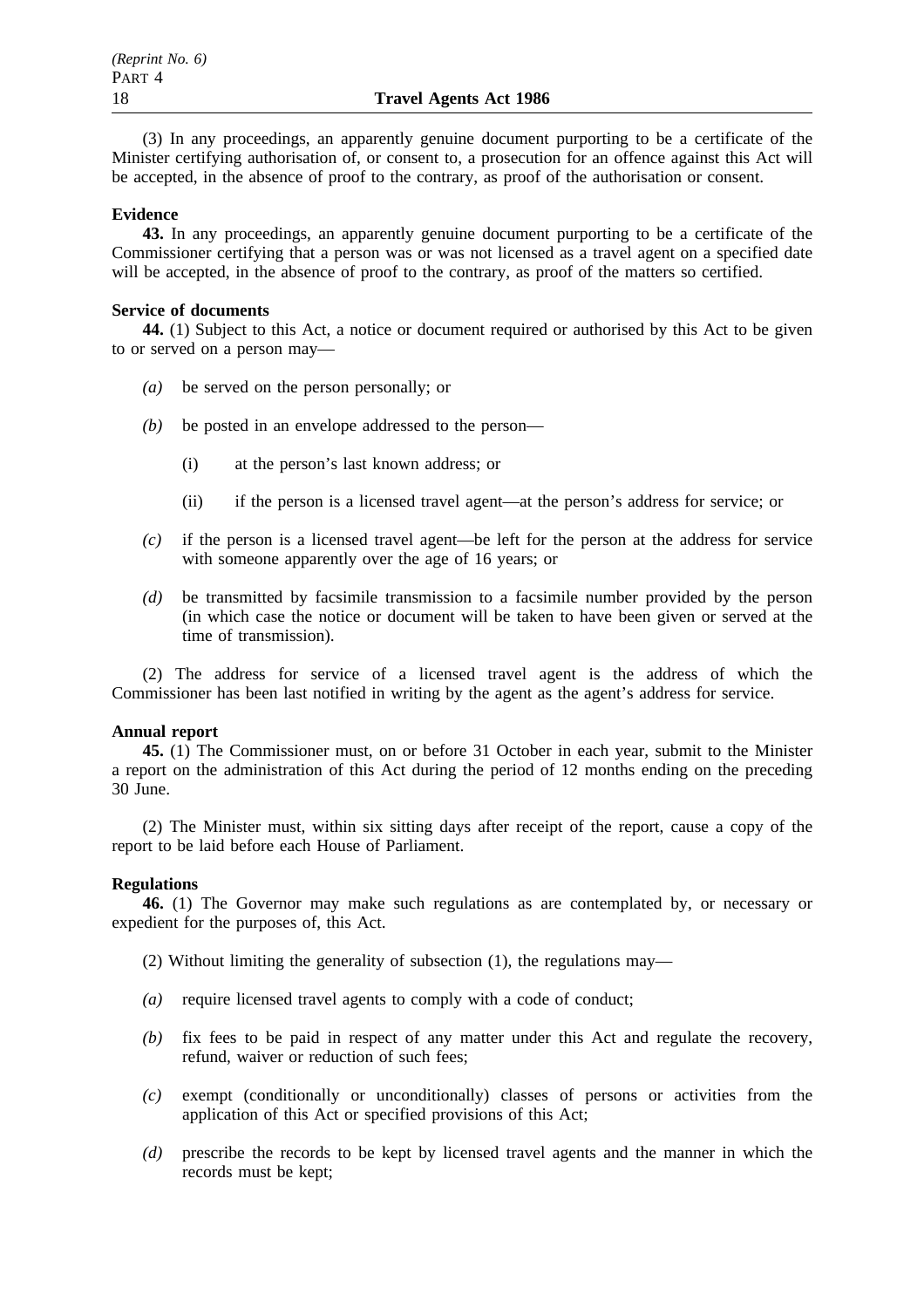- *(e)* require periodic audits to be made of the accounts required by this Act to be kept by persons who carry on business as travel agents, and provide for the appointment of auditors;
- *(f)* regulate the form and content of advertisements concerning the services offered by persons carrying on business as travel agents;
- *(g)* provide for the furnishing of returns to enable calculation of contributions to the compensation fund;
- *(h)* impose a penalty (not exceeding a fine of \$2 500) for contravention of, or noncompliance with, a regulation;
- *(i)* fix expiation fees, not exceeding \$210, for alleged offences against the regulations.
- (3) Regulations under this Act—
- *(a)* may be of general application or limited application;
- *(b)* may make different provision according to the matters or circumstances to which they are expressed to apply;
- *(c)* may provide that a matter or thing in respect of which regulations may be made is to be determined according to the discretion of the Commissioner or the Minister.

(4) The regulations may operate by reference to a specified code as in force at a specified time or as in force from time to time.

- (5) If a code is referred to in the regulations—
- *(a)* a copy of the code must be kept available for inspection by members of the public, without charge and during normal office hours, at an office determined by the Minister; and
- *(b)* evidence of the contents of the code may be given in any legal proceedings by production of a document apparently certified by the Minister to be a true copy of the code.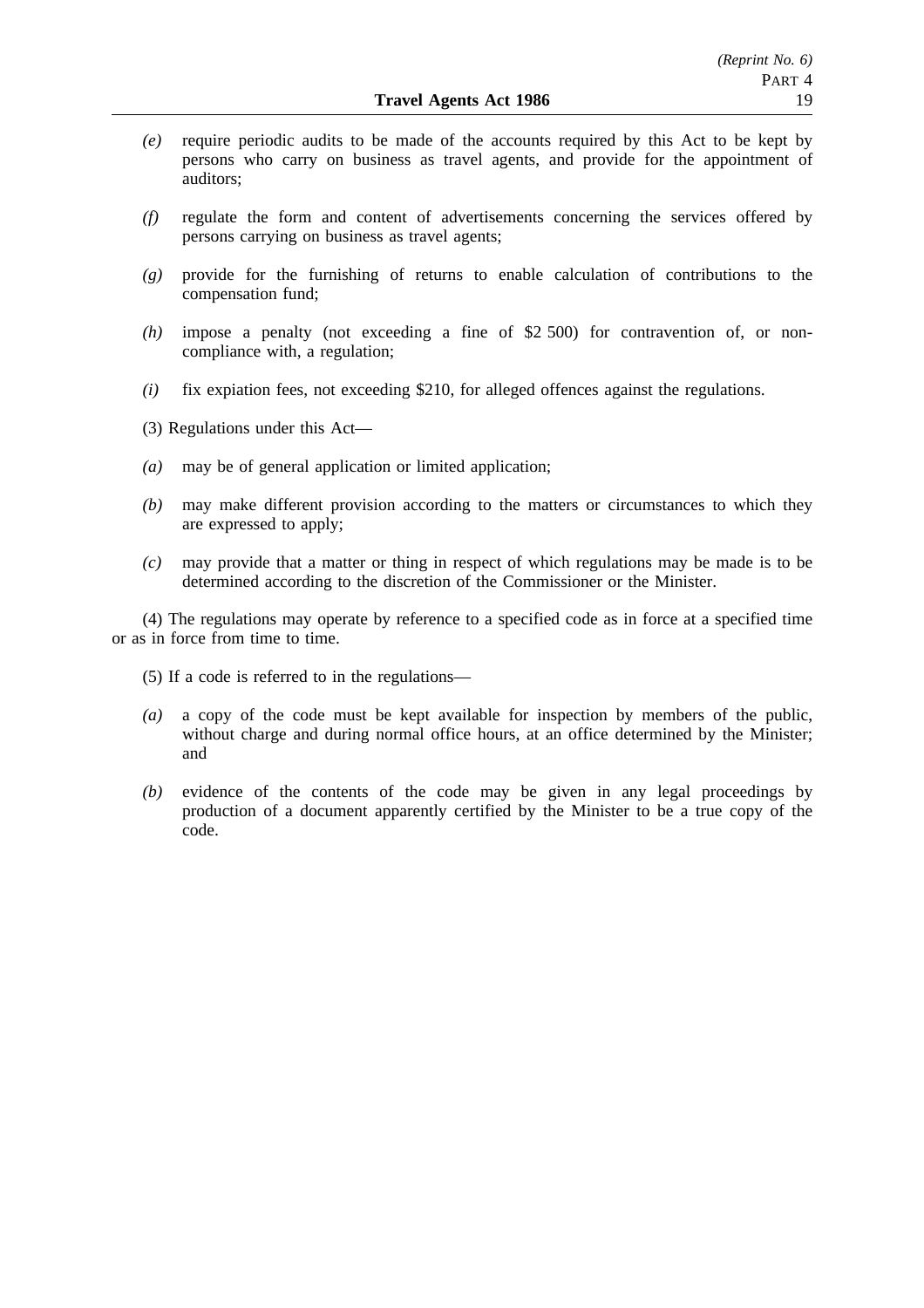## 20 **Travel Agents Act 1986**

#### **SCHEDULE**

*Appointment and Selection of Assessors for District Court*

(1) The Minister must establish the following panels of persons who may sit with the District Court as assessors in proceedings under Part 2—

*(a)* a panel consisting of persons representative of travel agents;

*(b)* a panel consisting of persons representative of members of the public who deal with travel agents.

(2) A member of a panel is to be appointed by the Minister for a term of office not exceeding three years and on conditions determined by the Minister and specified in the instrument of appointment.

(3) A member of a panel is, on the expiration of a term of office, eligible for reappointment.

(4) Subject to subclause (5), if assessors are to sit with the District Court in proceedings under Part 2, a Judge of the Court must select one member from each of the panels to sit with the Court in the proceedings.

(5) A member of a panel who has a personal or a direct or indirect pecuniary interest in a matter before the District Court is disqualified from participating in the hearing of the matter.

(6) If an assessor dies or is for any reason unable to continue with any proceedings, the District Court constituted of the judicial officer who is presiding at the proceedings and the other assessor may, if the judicial officer so determines, continue and complete the proceedings.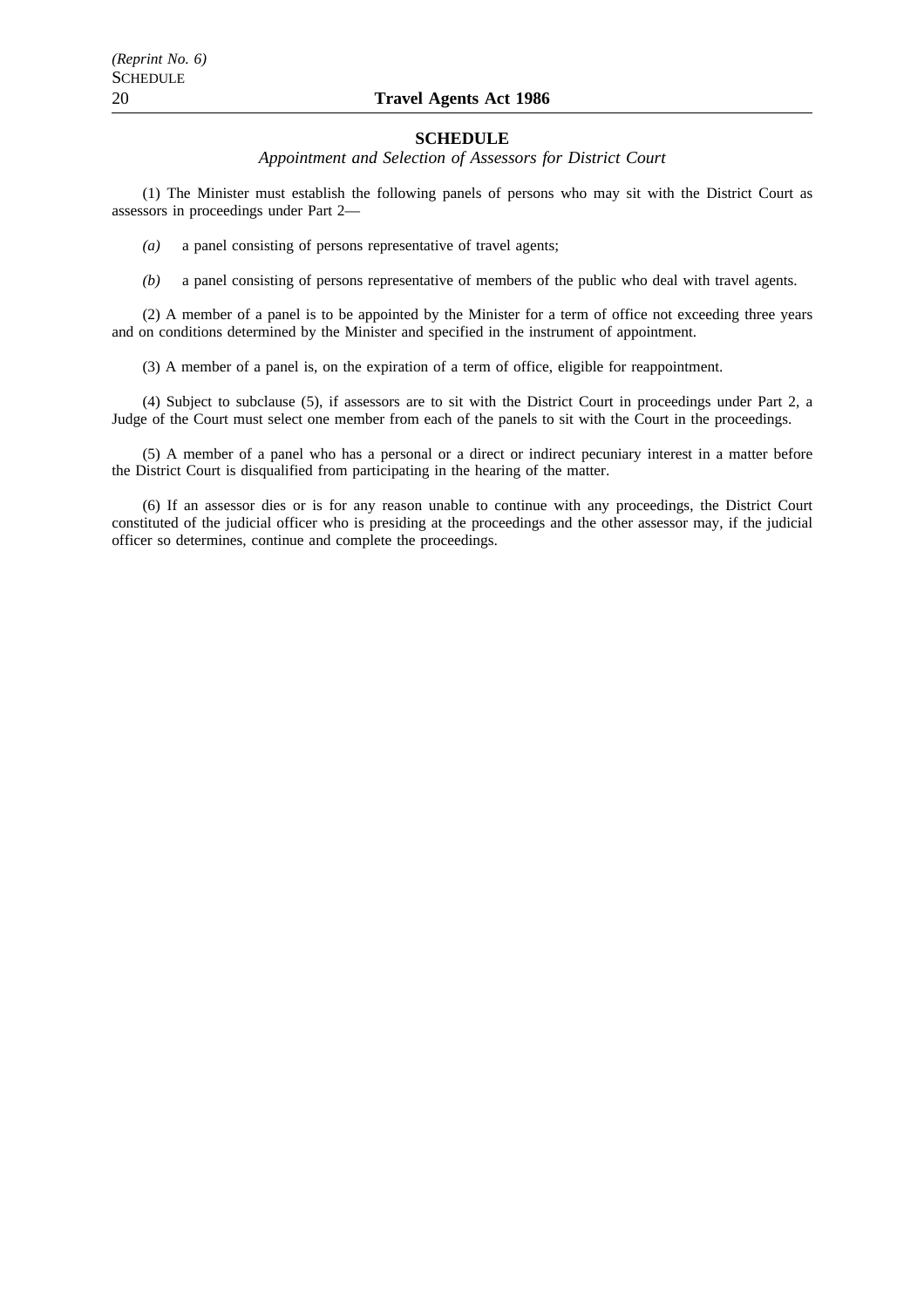## **APPENDIX**

#### **LEGISLATIVE HISTORY**

#### **Transitional Provisions**

(*Transitional provisions from Travel Agents (Miscellaneous) Amendment Act 1996, s. 10*)

10. (1) Subject to this Act, a licence in force under Division 1 of Part 2 of the principal Act immediately before the commencement of this Act continues in force as a licence under Division 1 of Part 2 of the principal Act as amended by this Act subject to the same licence conditions (if any).

(2) An approval of qualifications by the Commercial Tribunal in force under section 10A of the principal Act immediately before the commencement of this Act continues as an approval by the Commissioner under section 13 of the principal Act as amended by this Act.

(3) If an order or decision of the Commercial Tribunal is in force or continues to have effect under Division 2 of Part 2 of the principal Act immediately before the commencement of this Act, the order or decision has effect as if it were an order of the District Court under Division 2 of Part 2 of the principal Act as amended by this Act.

#### **Legislative History**

(*entries in bold type indicate amendments incorporated since the last reprint*)

| Section 2:                  | repealed by 11, 1996, s. 11 (Sched.)                               |
|-----------------------------|--------------------------------------------------------------------|
| Section 3:                  | definition of "authorised name" amended by 11, 1996, s. $3(a)$     |
|                             | definition of "authorised officer" amended by 43, 1987, s. $26(a)$ |
|                             | definition of "the compensation fund" amended by 73, 1988, s. 2    |
|                             | definitions of "director" and "District Court" inserted by         |
|                             | 11, 1996, s. $3(b)$                                                |
|                             | definition of "office" repealed by 11, 1996, s. 11 (Sched.)        |
|                             | definitions of "the Registrar" and "the Tribunal" repealed by      |
|                             | 11, 1996, s. $3(c)$                                                |
| Section $4(1)$ :            | substituted by 11, 1996, s. $4(a)$                                 |
| Section $4(2)$ :            | amended by 11, 1996, s. 4(b)                                       |
|                             |                                                                    |
|                             | Part 2 comprising ss. 7 - 18 and headings amended by 88, 1986,     |
|                             | ss. 3-6; 55, 1992, ss. 19, 20; repealed and ss. 7 - 18C and        |
|                             | headings inserted in its place by 11, 1996, s. 5                   |
| Section $11(2)$ :           | amended by 4, 2000, s. 9(1) (Sched. 1 cl. 46(a))                   |
| Section $11(5)$ :           | repealed by 4, 2000, s. $9(1)$ (Sched. 1 cl. 46(b))                |
| Section $11(6)$ :           | repealed by 4, 2000, s. 9(1) (Sched. 1 cl. 46(c))                  |
| Section 18A:                | amended by 21, 1998, s. 37                                         |
| Section $18B(1)$ :          | amended by 21, 1998, Sched. cl. 10                                 |
| Section $19(2)$ :           | amended by 11, 1996, s. 11 (Sched.)                                |
| Sections 20 and 21:         | substituted by 73, 1988, s. 3                                      |
| Section $21(1)$ :           | amended by 11, 1996, s. $6(a)$                                     |
| Section $21(2)$ :           | repealed by 11, 1996, s. $6(b)$                                    |
| Section $21(3)$ :           | amended by 11, 1996, s. $6(c)$ ; repealed by 4, 2000, s. 9(1)      |
|                             | (Sched. 1 cl. $46(d)$ )                                            |
| Sections $22 - 24$ :        | repealed by 73, 1988, s. 3                                         |
| Section $25(2)$ and $(3)$ : | substituted by 11, 1996, s. $7$                                    |
| Section $26(2)$ :           |                                                                    |
|                             | repealed by 73, 1988, s. 4                                         |
|                             |                                                                    |